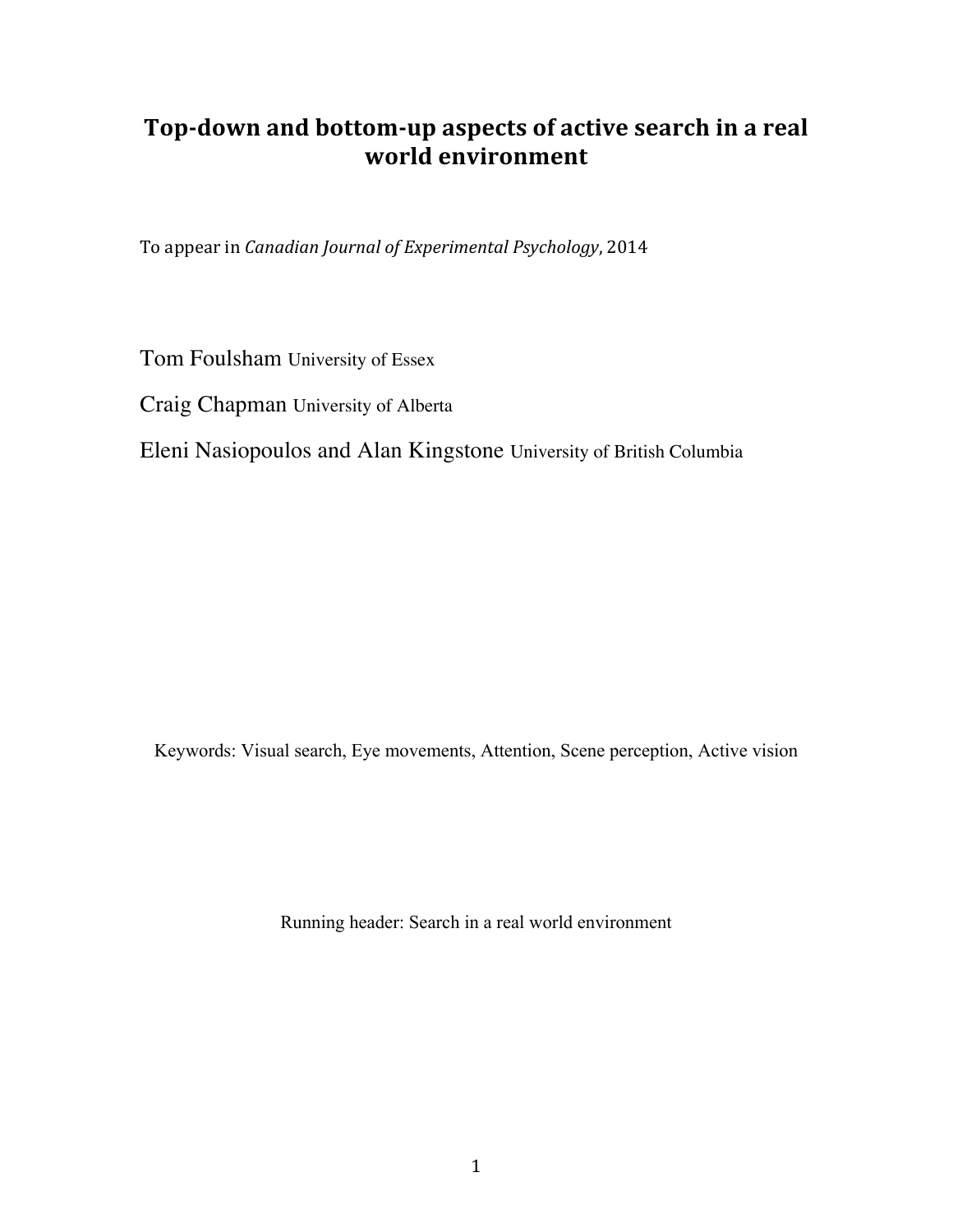### **Abstract**

Visual search has been studied intensively in the laboratory, but lab search often differs from search in the real world in many respects. Here, we used a mobile eyetracker to record the gaze of participants engaged in a realistic, active search task. Participants were asked to walk into a mailroom and locate a target mailbox among many similar mailboxes. This procedure allowed control of bottom-up cues (by making the target mailbox more salient; Experiment 1) and top-down instructions (by informing participants about the cue; Experiment 2). The bottom-up salience of the target had no effect on the overall time taken to search for the target, although the salient target was more likely to be fixated and found once it was within the central visual field. Top-down knowledge of target appearance had a larger effect, reducing the need for multiple head and body movements, and meaning that the target was fixated earlier and from further away. Although there remains much to be discovered in complex real-world search, this study demonstrates that principles from visual search in the laboratory influence gaze in natural behaviour, and provides a bridge between these laboratory studies and research examining vision in natural tasks.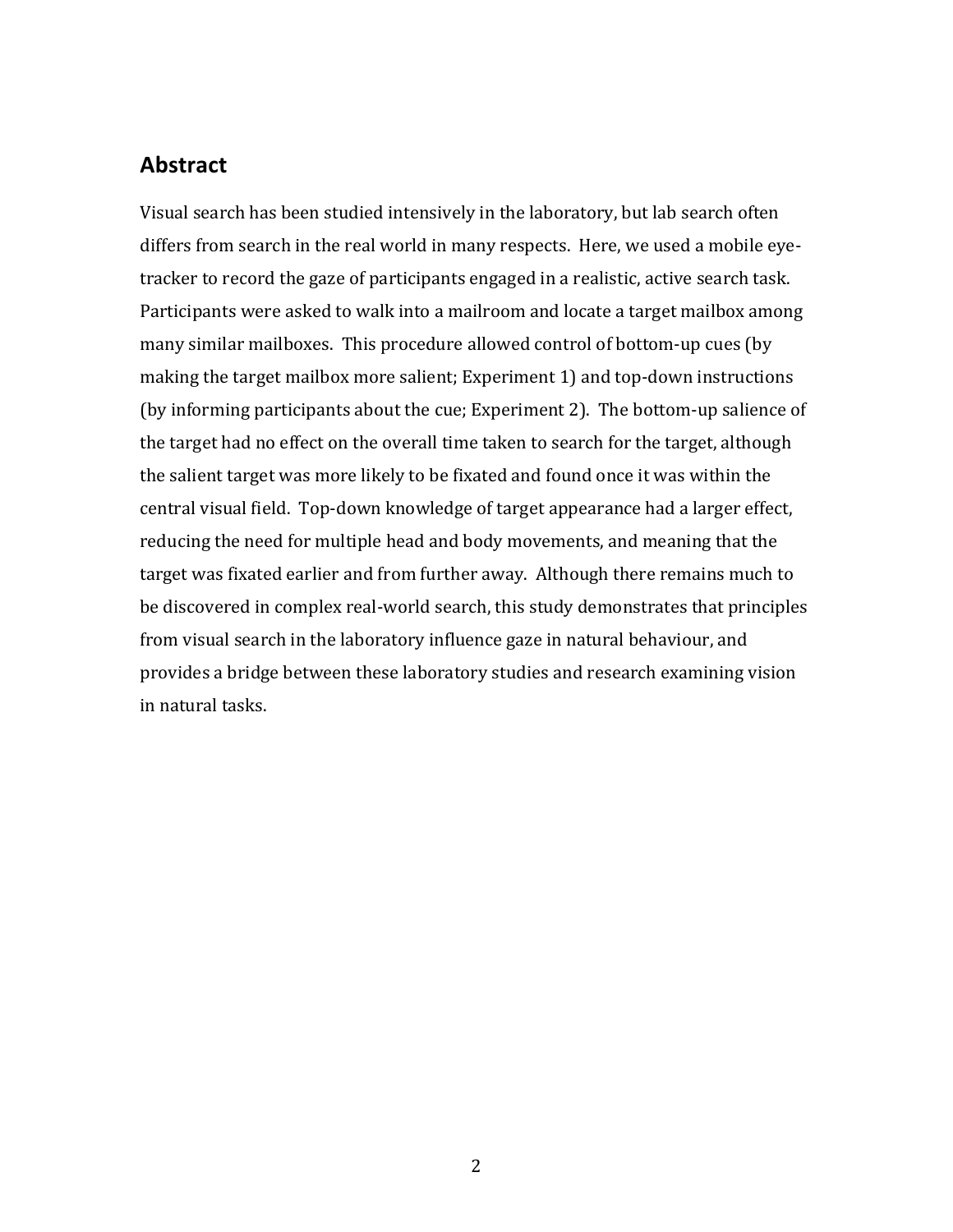### **Introduction**

Human visual attention has been studied extensively by asking participants to search for a target on a computer screen. When the target is dramatically different from the other items in the display then the target is easy to find, and thus the properties of the stimulus are believed to drive the attention of the observer. In a different but related line of work, investigations of gaze allocation in complex scenes" have tended to focus on the fixations made when people look at static pictures. Much of this work tests the principle that image salience guides where people look, and thus visually distinctive or surprising locations are preferentially fixated.

In both search and scene viewing, therefore, the principle of feature-driven or bottom-up attentional selection has been derived from performance in the restricted conditions of computer-based experiments. The aim of the present research was to determine the extent to which this principle generalizes to gaze allocation in a real world search task. We begin by describing how visual search has been studied, both in the laboratory and in the context of a natural scene. We then outline some of the reasons why it is important to study the generalization of cognitive principles to natural behaviour, and consider the implications for visual search and gaze allocation.

### **Simple visual search in the lab**

Visual search—the behaviours and mechanisms that allow us to find visual objects—is possibly the most investigated task in cognitive science. Over a decade ago, more than a million trials had been analysed and thousands of scientific articles published on this topic (see Wolfe, 1998). A standard visual search experiment consists of a target, surrounded by several distractors, which are differentiated on the basis of one or two simple visual dimensions (for example, a 'Q' amongst 'O's, a "T' amongst 'L's or a red horizontal line amongst green horizontal lines and red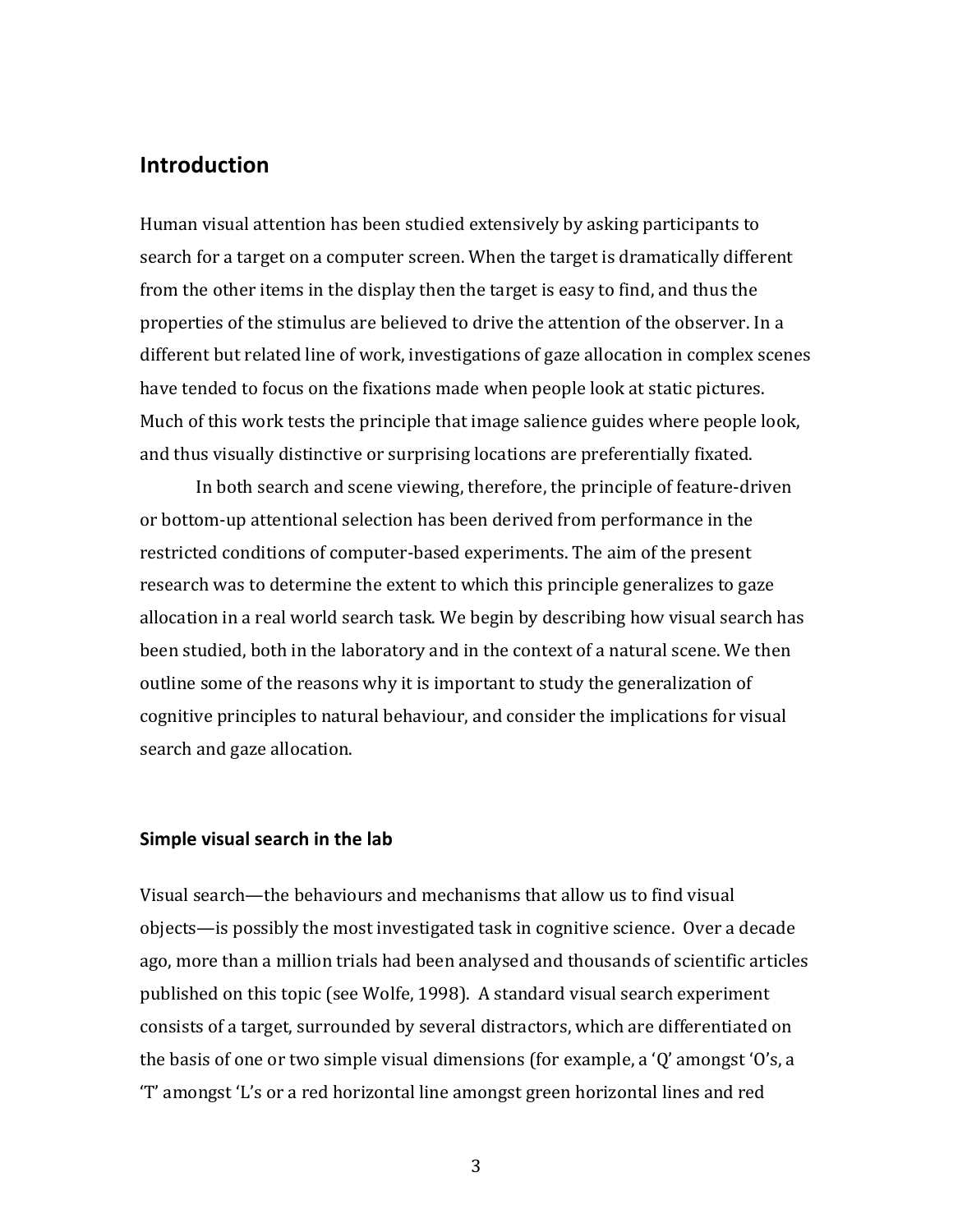vertical lines). These items are typically presented on a computer screen that lies completely within the participant's visual field. One of the key findings from this paradigm is that the slope of the function relating search time with the number of to-be-searched items varies with different types of target. When a target can be detected on the basis of a single feature it is found efficiently, and there is little or no cost of increasing the number of distractors surrounding the target. The target is" said to "pop-out" and be automatically selected by parallel processing of all the items in the visual field. When targets are defined by multiple, conjoined features they are more difficult to locate and search is thought to proceed with the serial allocation of visual attention (Treisman & Gelade, 1980).

A related concept to the case of a pop-out target is bottom-up attentional selection. This is defined as selection that is determined by properties of a stimulus (e.g., its contrast with the distractors). Bottom-up attention can be distinguished from top-down attention, with selection in the latter case being controlled according to the knowledge of the observer. In a search task, the searcher has a certain amount of top-down knowledge about the target which can guide attention. For example, if the target is known to be a certain colour, attention can be guided towards items of that colour, resulting in a more efficient search. However, in some situations, the most conspicuous item in the display appears to capture attention – bottom-up—regardless of the observer's task (Theeuwes, 2004).

### **Search in the real world**

If we now consider examples of search from our everyday experience, as articles on this subject often do, it becomes clear just how different they are from visual search in the laboratory. Think of the last time you located your keys on your desk or your car in the parking lot. How do these tasks differ from the model tasks used in cognitive science laboratories? First, the target is often not in the visual field at the onset of search. Occluding items or obstacles may have to be moved in order to see or access the target. Second, locating the target normally requires a whole sequence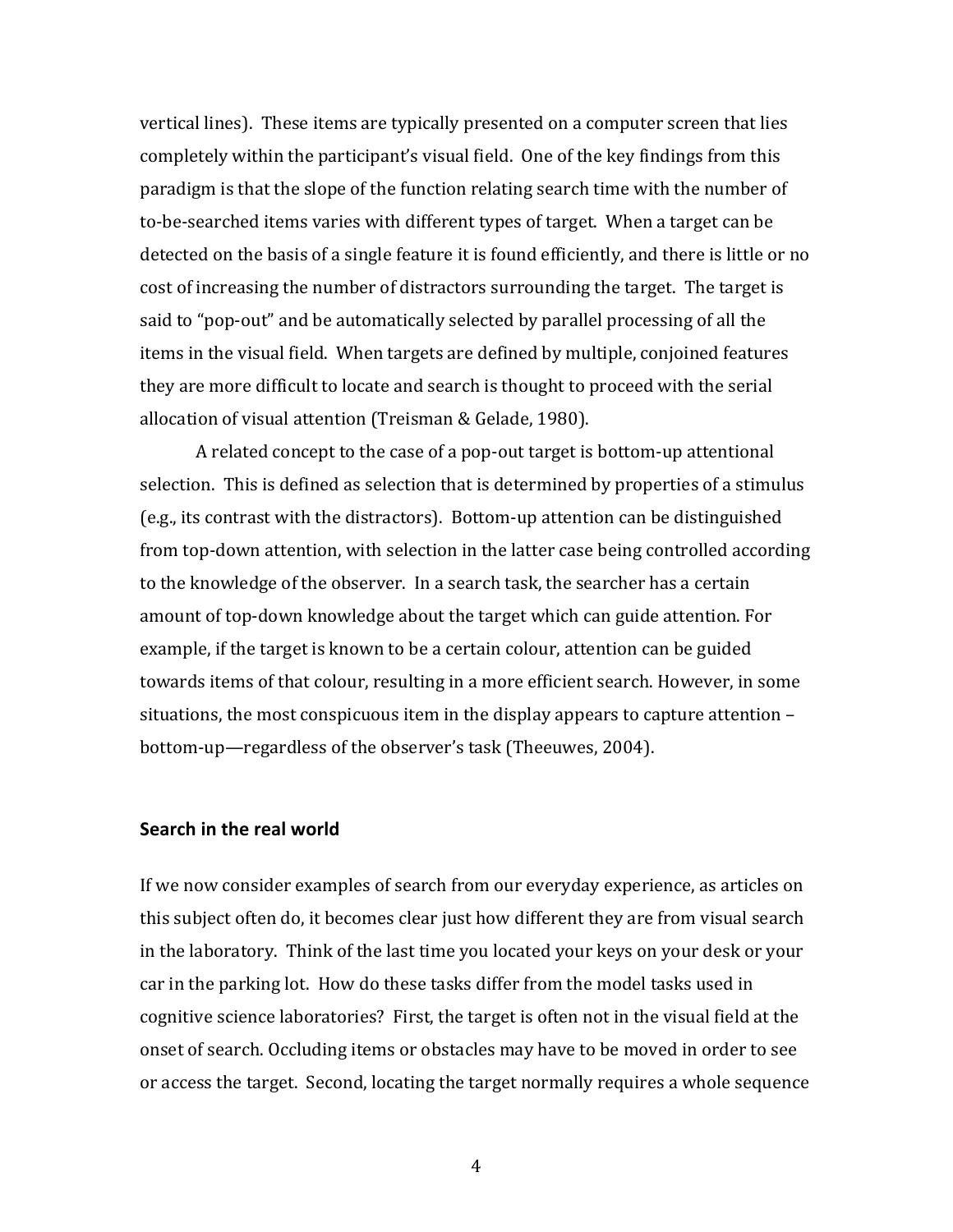of complex actions in order to bring said object into view so that it may be recognized and used. Eye, head and whole body movements must be made in order to locate the target, and in some cases the searcher must change significantly their own location within the environment. Third, targets and background are often complex and defined in terms of a whole range of features.

One of the ways in which researchers have sought to bring visual search experiments closer to real life is to increase the complexity of the targets and the background in which they are presented. For example, observers may be asked to search for pictures of realistic objects within an array of multiple images (Chen  $&$ Zelinsky, 2006; Foulsham & Underwood, 2009; Wolfe, Horowitz, Kenner, Hyle, & Vasan, 2004, Exp. 5). Using these arrays allows experimenters to control the number of items and their location, but increasing the complexity of the stimuli comes at a cost: it becomes more difficult to quantify the visual features which distinguish targets from distractors. Other experiments have investigated what has been called "real world search" where observers search for objects within photographs of natural scenes (Foulsham & Underwood, 2007; Henderson, Malcolm, & Schandl, 2009; Neider & Zelinsky, 2006). For example, Neider and Zelinsky (2006) asked people to look for tanks and helicopters in photographs of outdoor environments, and Foulsham and Underwood (2007) showed photographs containing pieces of fruit within interior scenes. Because of the relative complexity of these scenes, observers make eye movements in order to direct their attention, and experimenters can track the course of these eye movements to get a comprehensive record of the regions of the image that are being selected. One of the difficulties in relating these real world search tasks to more simple visual search is that in real scenes it is not clear how one should define the number of items in the display (although measures of visual clutter might be useful in this respect; see Henderson, Chanceaux, & Smith, 2009; Rosenholtz, Li, & Nakano, 2007).

It is also difficult to quantitatively assess the degree to which real objects "pop-out" from their background. The dominant framework for modeling the selection of different items within a scene remains a feature-based approach, exemplified by Itti and Koch's (2000) computational model of visual saliency.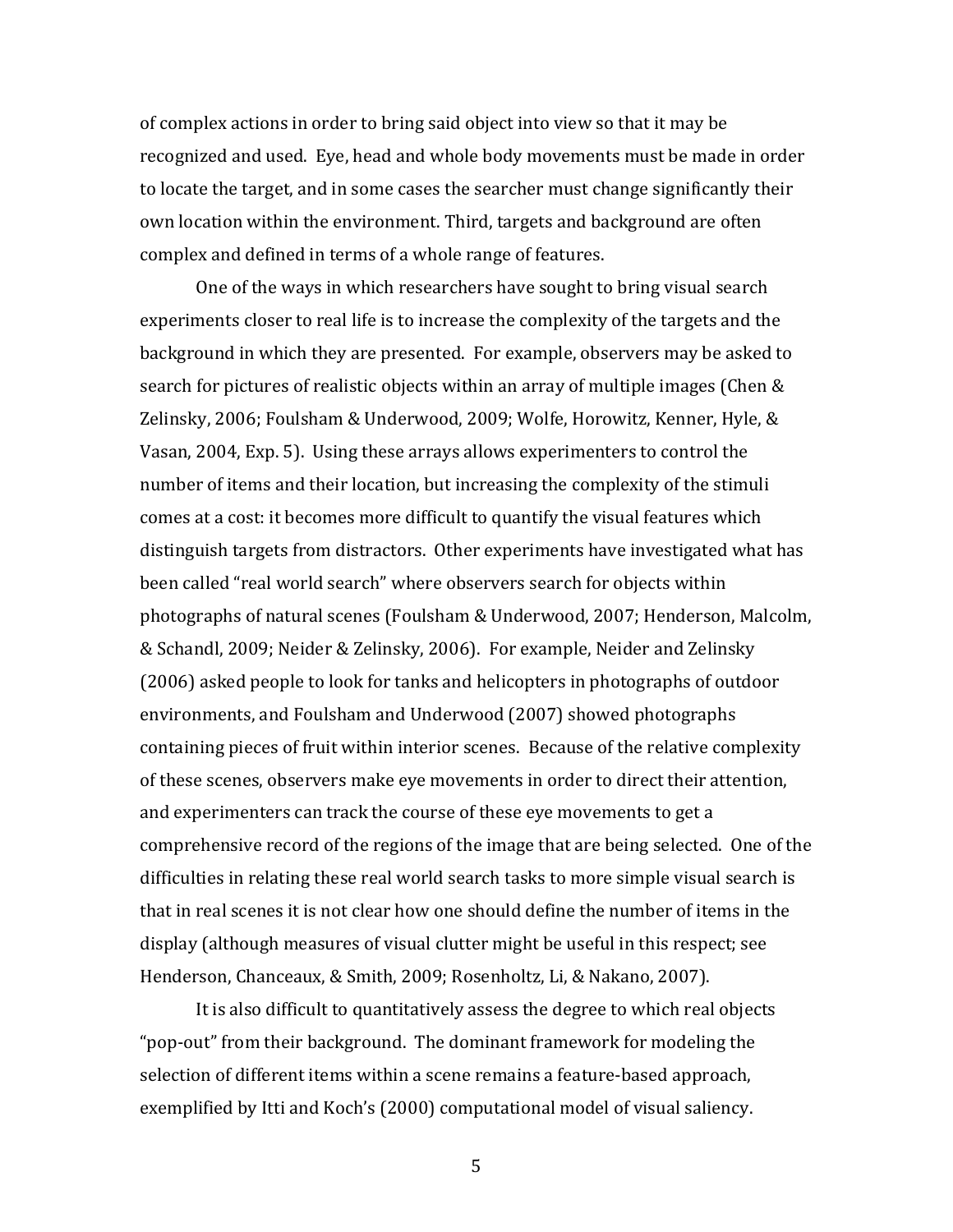Unfortunately, bottom-up visual saliency defined in this way seems to have little predictive power in a realistic search task (Chen & Zelinsky, 2006; Foulsham & Underwood, 2007, 2009; Henderson, Malcolm, et al., 2009). Instead, it is thought that participants are guided towards targets in real-world scenes by their knowledge of what the target looks like and where it is likely to be located. For example, when looking for pedestrians in street scenes observers tend to fixate regions close to street level, and when looking for paintings they scan the walls (Torralba, Oliva, Castelhano, & Henderson, 2006). Such top-down expectations seem to dominate in real-world scenes (Eckstein et al., 2006).

Real world search tasks have allowed some aspects of realistic visual search—namely the complexity of the target and the presence of real-life" expectations—to be studied while maintaining the control afforded by a laboratory situation. Other researchers have studied specialist classes of search conducted in real life—such as that accomplished by baggage security inspectors or radiologists" looking for tumors (e.g., Godwin et al, 2010). Moreover, there is a long tradition of applying concepts from attention to specific real world tasks such as air traffic control and driving (see, e.g., Wickens & McCarley, 2010; Crundall & Underwood, 2008).

Despite such research, there remains a mismatch between studies measuring eye movements and visual attention in search and the process of looking for something in the real environment. In particular, relatively few studies have looked at visual attention in search where the observer is free to move his or her head and body, or where targets are not already present in the visual field. One notable exception to this is a recent study by Brennan, Watson, Kingstone and Enns (2011) who asked coders, naïve to the search condition, to rate video clips of people hunting for objects in an actual room. This study found that reaction time (which is the dominant measure of search performance in the lab) could be supplemented by coders' ratings of head and eye movements to measure the efficiency of the search process. Looking at search on a larger scale, and allowing people to move their bodies, has also been useful in comparing visual search to foraging tasks in humans and other animals (e.g., Smith, Gilchrist, & Hood, 2005).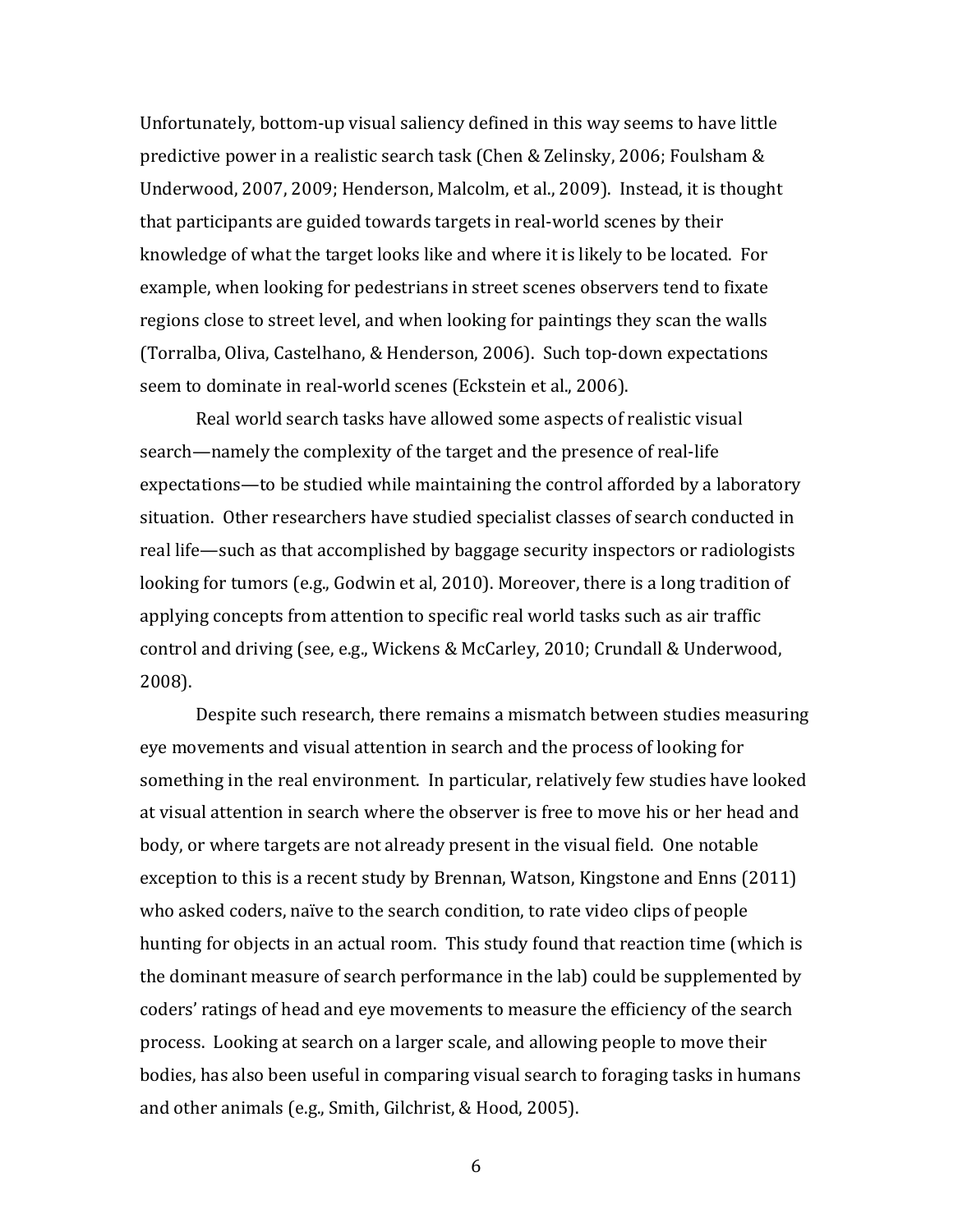#### **The importance of generalizing to an active search task**

A possible criticism of much of the research into search in scenes is that it is based on static picture viewing. Tatler, Hayhoe, Land and Ballard (2011) recently argued that such research does not represent the dynamic, active and task-driven nature of vision in the real world. They review what has been learned from gaze allocation in real world tasks where participants are free to move around (e.g., Hayhoe, Shrivastava, Mruczek, & Pelz, 2003; Land, Mennie, & Rusted, 1999). As in search, these tasks involve active attentional selection because participants must find the correct item for the next component of the task. For example, before making a sandwich, participants looked equally often at relevant and irrelevant objects, but when they started to act they became more focused. Sandwich makers had to pick up a knife, open a jar and so on, and at each point they fixated the relevant information. This is an example of top-down attention in a real world context. Our approach in the present study was to use a mobile eye tracker to monitor attention during a realistic search task, thus providing an opportunity to test the lab-derived principle of bottom-up selection in natural behaviour.

Tatler et al., (2011) discuss a number of assumptions that are implicit in bottom-up models of gaze allocation. It is assumed that simple features are parsed pre-attentively and thus drive fixation selection in some "default" bottom-up mode of looking, and that the spatial priorities of such a system are largely constant over time. The authors argue that these assumptions are problematic given the weak correlation between visual features and fixation, and the temporal coupling of gaze to actions during natural tasks. Many of these assumptions are equally present in models of visual search. In computer-based visual search, bottom-up selection of pop-out stimuli is found frequently, and there is also good evidence that some stimuli such as sudden onsets are powerful attractors of attention (e.g., Theeuwes, 2004). Presumably, it is important for potential hazards and other "surprising" events to draw observers away from the task at hand. However there is relatively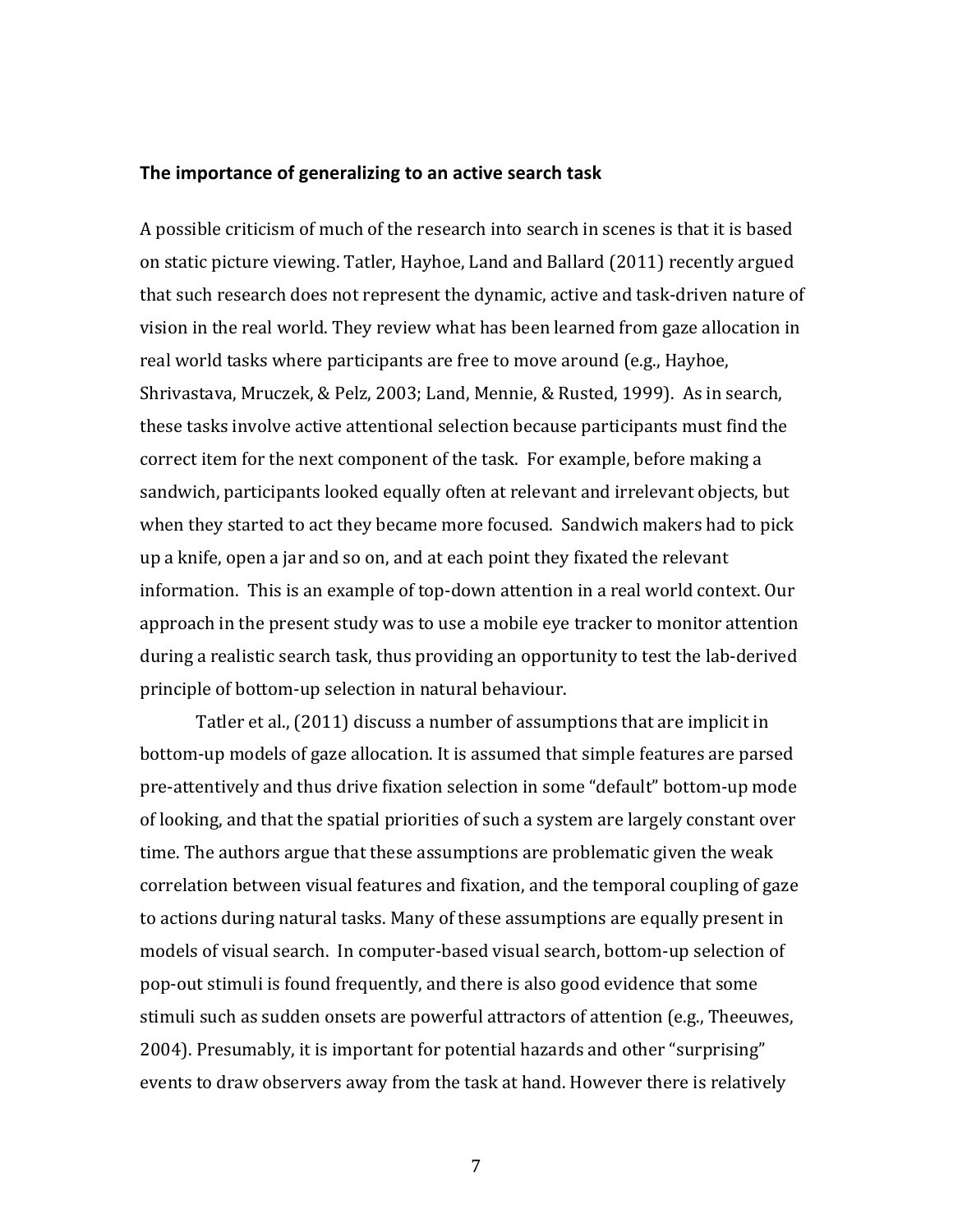little evidence for the selection of distinctive items in natural behaviour. Tatler et al. note that "it is an empirical question whether attentional capture by large signals...constitutes a significant portion of ordinary oculomotor behaviour", and that answering this question will "help determine the extent to which results from picture viewing might generalize to natural behaviour" (p.11). The present study begins to answer this question.

A growing number of researchers in the field believe that it is important to test the extent to which the principles of cognitive psychology extend beyond the specific, laboratory-based paradigms from which they are derived (Kingstone, Smilek, & Eastwood, 2008). Specifically, laboratory research into cognition, and visual search in particular, is founded on the critical assumption that human attention is subserved by processes that are invariant and regular across situations (the *assumption of invariance*; Kingstone et al., 2008). Note that the assumption of invariance refers to the fundamental idea that a researcher's discovery of how a process operates within a simple, controlled laboratory situation is considered to be preserved and apply equally to complex, natural situations. It is this assumption, after all, that gives researchers the license to generalize and apply their findings and conclusions in controlled lab situations to uncontrolled real world environments. There are many reasons to question the validity of this assumption (see Kingstone" et al. 2008). For instance, one classic way to examine the invariance of an effect across situations is through replication in strict laboratory conditions. Wienrich and Janczyk (2011) provide a telling example of the failure of this assumption, in the context of bottom-up attention. They sought to replicate the finding that attention is captured automatically by the most salient item in a display regardless of the task set of an individual (Theeuwes, 2004). This view is contrasted by the position that attention is captured by the most salient item only if it overlaps with the task set. After 9 experiments, Wienrich and Janczyk never found a distractor effect and they concluded that: " This is noteworthy since we tried to replicate the original experiment as closely as possible... differences may be due to unspecified experimental or laboratory settings (different response keys, different computers, and so forth)" (p. 2051). As has already been discussed, the differences between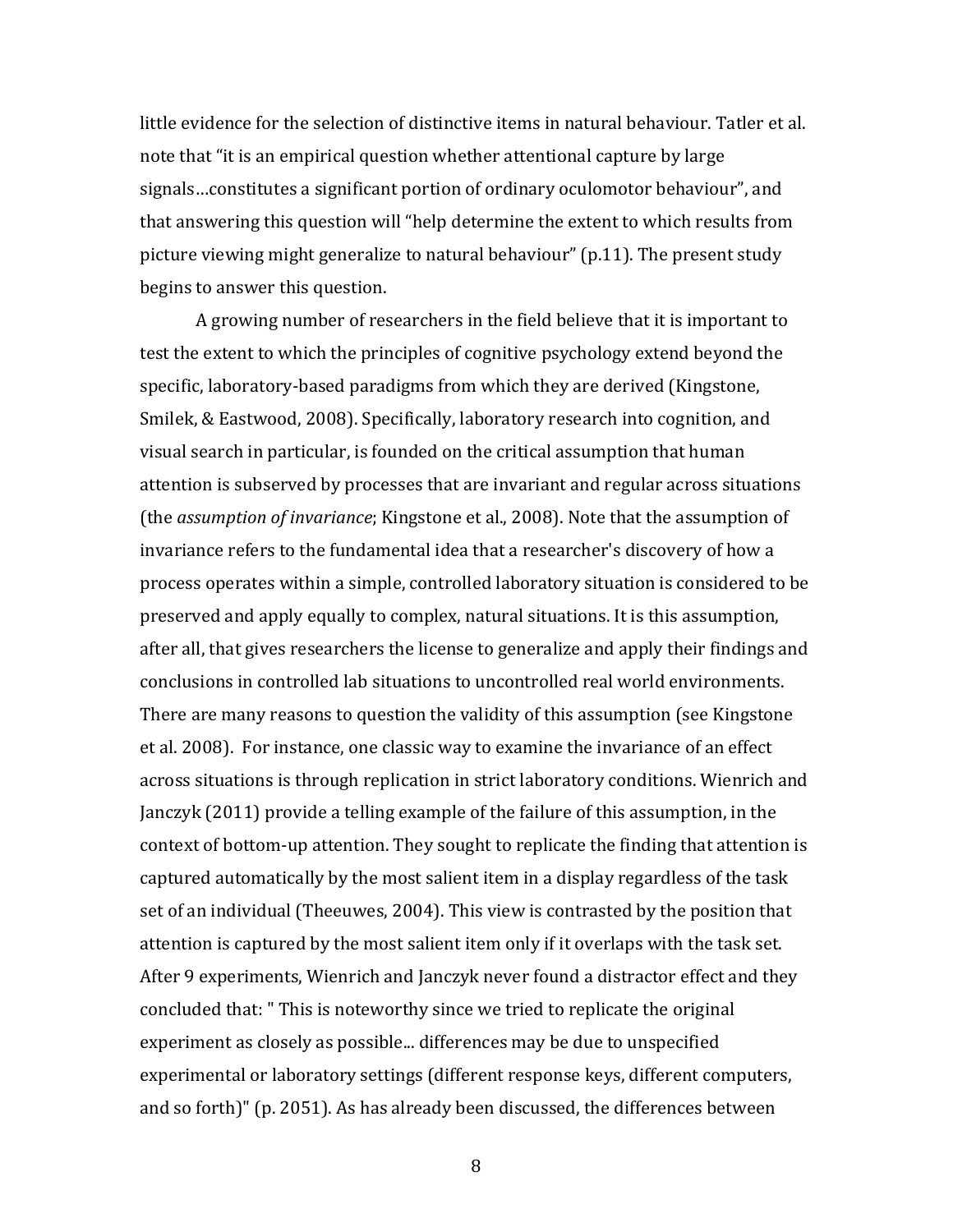visual search in the laboratory and search tasks in everyday life are numerous and profound, so even if a result is replicated within the tightly controlled confines of the lab it may not be reproducible in a natural real world situation.

#### **The present study**

The present study therefore seeks to apply principles from visual search in the laboratory to an active search task. In order to provide a bridge between the studies of gaze in real world action and simple visual search in the lab, we use a search task requiring participants to find and retrieve an envelope from a particular mailbox (the target) in a mailroom. Head-centred gaze was recorded using a mobile eyetracker. The choice of this search task had several advantages. First, it is an everyday task that many people accomplish on a regular basis, and theories from experimental psychology should be able to speak to the performance of such tasks. Second, because potential targets were spread over a large area in a threedimensional space, the target and distractors were not all immediately present in the visual field and searchers needed to walk around and move their head and body to complete the task. Unlike the majority of visual search experiments participants" were free to move around to do this. One of the key advances with this approach is that we are able to measure eye movements and manual reaction time once the target is visible in the central visual field (which is what visual search studies tend to measure in the lab) *as well* as asking how participants move their head and body around the room to bring the target into view in the first place. Despite the novelty of this approach, a third advantage of the mailroom situation was that, because it required locating a single defined target among visually similar targets it can be more readily compared to lab-based visual search. Targets and distractors were embedded in the scene, in the sense that they were not isolated on a monitor, whilst still being clearly defined for the purposes of analysis.

In addition, we introduced two manipulations in order to test the generalisability of principles from visual search in the lab. First, we varied the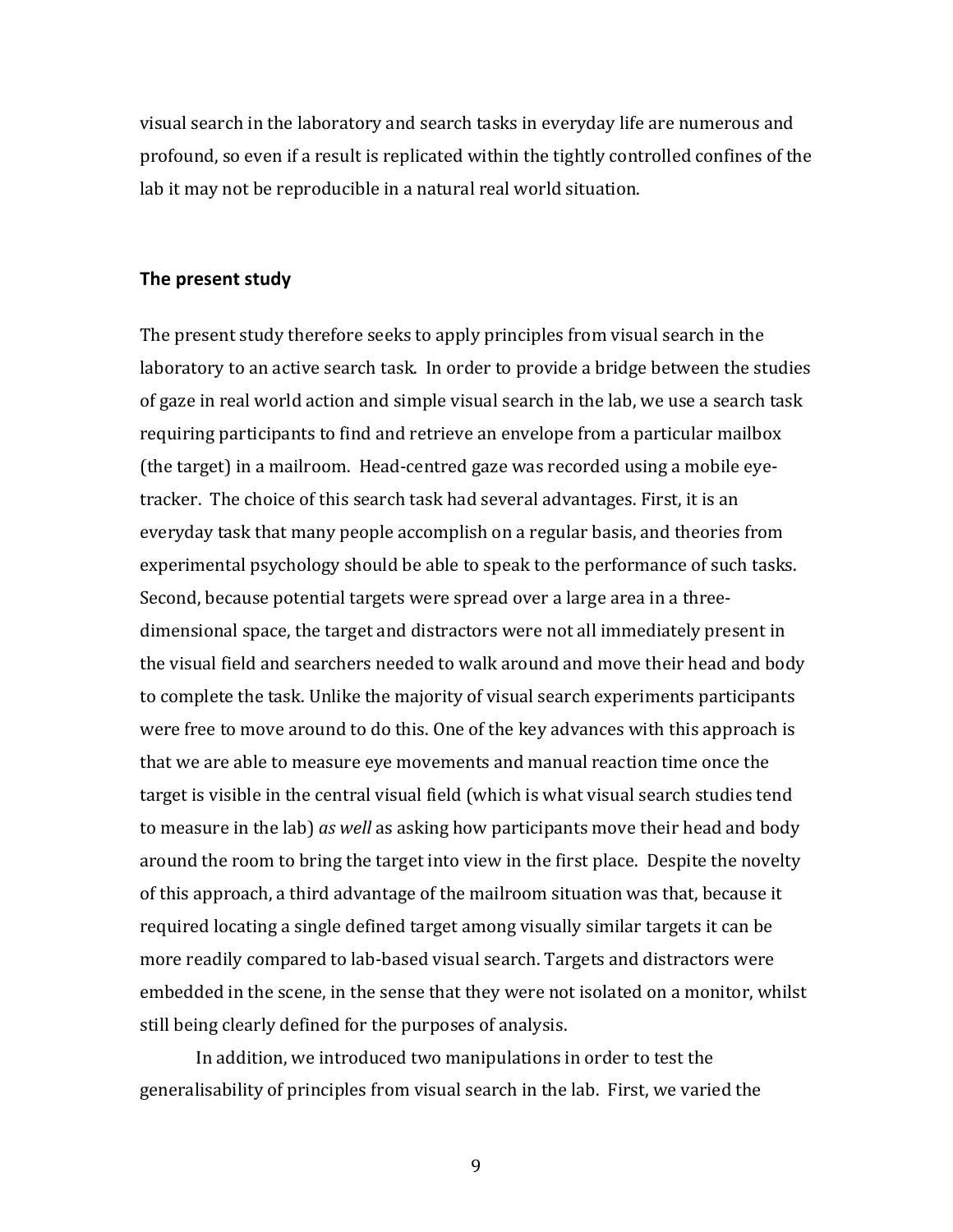bottom-up conspicuity of the target mailbox, with the prediction that a distinctive target should pop-out from the surroundings and thus be found more quickly. Second, in a subsequent experiment, we changed the instructions, giving people explicit, top-down knowledge about the mailbox that they were looking for. The question in each case is whether the lab-motivated manipulation will have an effect on a single trial of complex active search, and, if so, how it will impact head and eye movements.

The results will constrain our understanding of search performance because if bottom-up and top-down effects are absent or manifested differently in the mailbox task then these attentional control processes cannot be assumed to be invariant. On the other hand, showing complex situations where these processes continue to operate will reinforce the aspects of search behavior which we should seek to explain both in and outside the lab.

## **Experiment 1**

### **Method**

#### **Participants**

Twenty-nine undergraduates (17 female) from the University of British Columbia took part in exchange for course credit. All participants had self-reported normal vision and none wore glasses. Participants gave their informed consent before beginning the experiment.

#### **Apparatus!and!calibration**

We monitored participants' gaze using the MobileEye system (Applied Science) Laboratories; Virginia, MA), which consists of two small cameras mounted on a pair of lightweight glasses. The equipment recorded the position of the right eye (using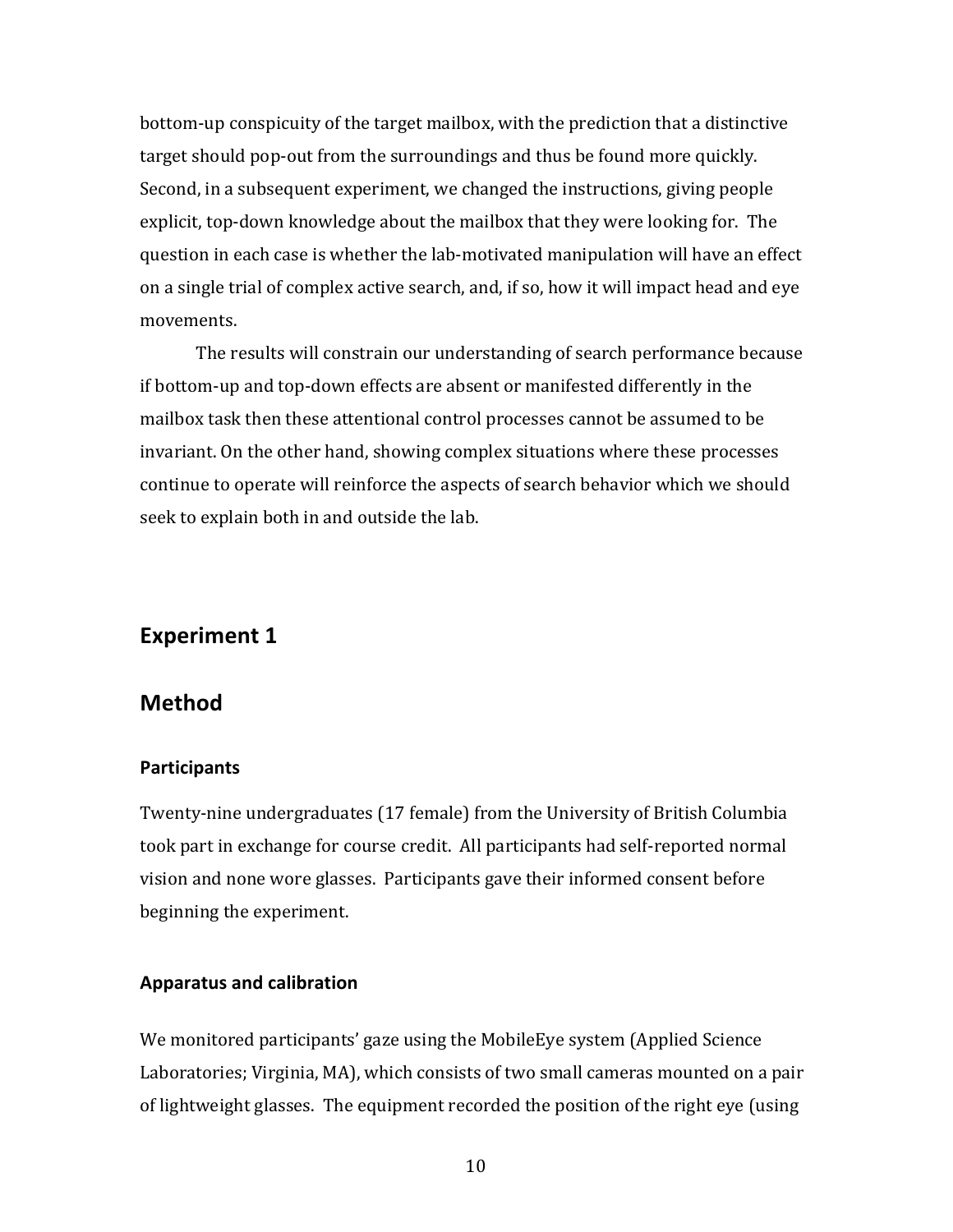the pupil image and the corneal reflection), and a second camera recorded the scene in front of the observer. The scene camera was adjusted to have a field of view aligned with the participant's line of sight, and both cameras recorded to a digital videocassette recorder that the participant carried in a small backpack on their back. The MobileEye has an instrumental resolution of better than  $1\degree$ , with a field of view and tracking range of approximately 60° horizontally and 40° vertically. Video frames were recorded at 60Hz and scene and eye images were interleaved, giving an effective temporal resolution of 30Hz.

Calibrations were performed before and after the search task by recording gaze while participants fixated each of 9 points that were marked on the wall of a testing room with similar lighting conditions to the mailroom. Calibration points" spanned the field of view and were positioned approximately 2 metres from the participant, which roughly reflected the distance at which we expected people to fixate the objects of interest. Calibrations were repeated until pupil and corneal reflection could be detected by the system for all 9 points. Data from 2 participants were discarded because their calibrations showed significant deterioration after they had completed the task (e.g. because the MobileEye glasses had slipped) and because gaze data was missing for a majority of the time in the mailroom. In the remaining participants, gaze position was available in at least 80% of all frames during the mailroom search, with invalid samples in the remainder due to blinks or tracking failures.

#### **Procedure**

Following successful calibration, participants were given written instructions describing the search task and were led to the start point which was a door exiting the laboratory. Participants were instructed that they had to walk through the building to the faculty mailroom. Once at the room, the instructions stated "you need to find our mailbox, which is labeled KINGSTONE LAB. The envelope you need will be clearly marked. Please bring the envelope back to the lab". This task took place in the Douglas T. Kenny building, which houses the Psychology Department at the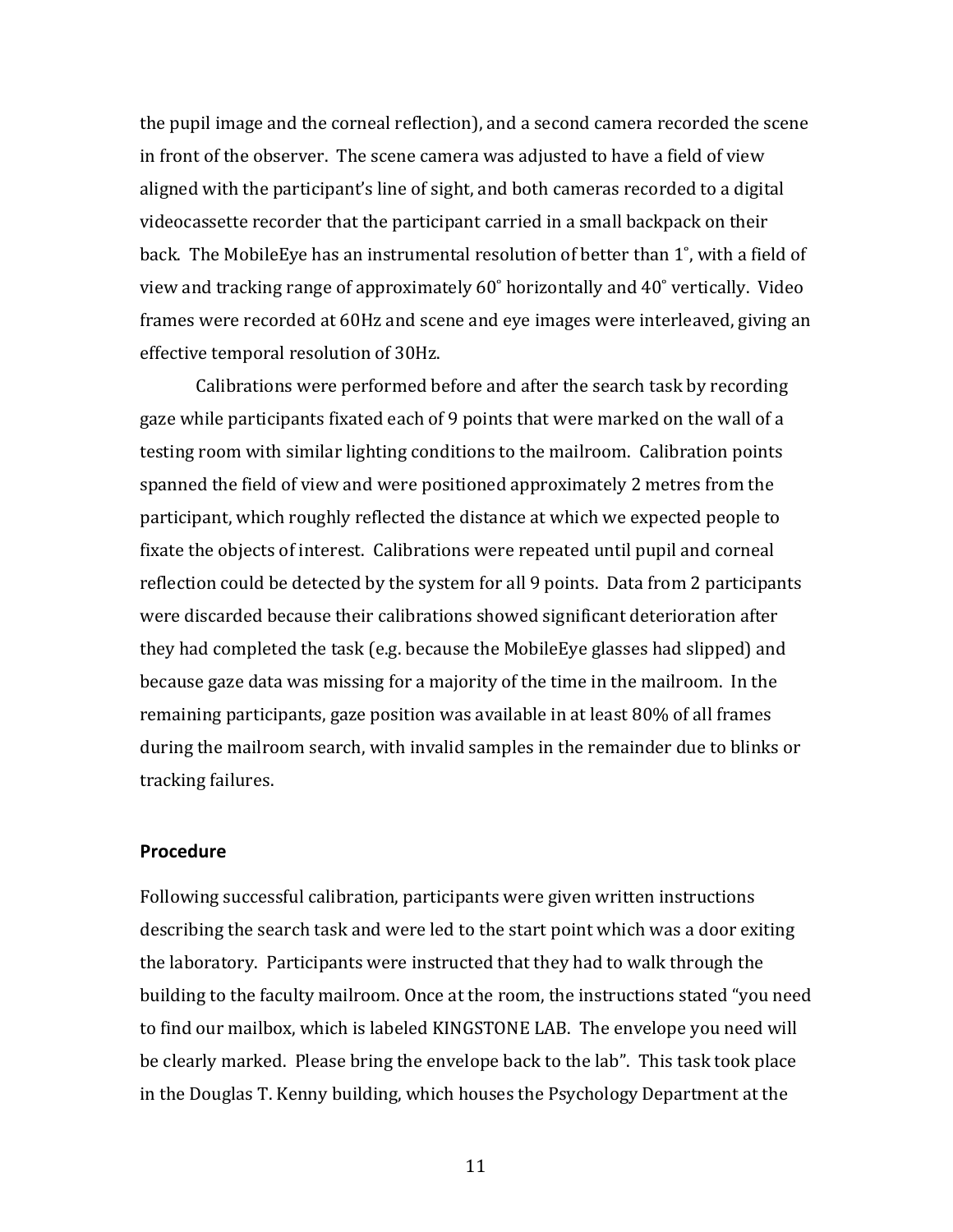University of British Columbia. The present study investigated the participant's search behaviour from the moment of crossing the threshold into the mailroom to successfully locating the target mailbox. Each participant performed the task once, and no participants were familiar with the location or layout of the mailroom before the study. Participants were not told anything about the order or appearance of the mailboxes.

The task required locating the correct mailbox on entering the mailroom, and retrieving the envelope (which was always the only item in the mailbox). The mailbox was contained in an array of approximately 120 highly similar boxes taking up the back wall of the mailroom, straight in front of the door through which the participants entered (see Figure 1 for an example of the scene). Thus finding the mailbox can be construed as a rather difficult visual search task. Mailboxes were 10 cm wide by 32 cm tall, and the target mailbox was 150 cm above the floor. The correct mailbox was inconspicuously labeled with the name of the laboratory (in letters approximately 1 cm high), and all participants were informed of this name. Laboratory mailboxes, including the target, were not in an alphabetical order, and the same target mailbox (to the right of the centre of the array) was used throughout. There were also multiple irrelevant distractors in the room such as posters, photocopiers and other mailboxes.

We manipulated the conspicuity of the target for half of the participants by adding a brightly-colored, pink paper frame which was affixed to the outside of the mailbox (see Figure 1), and which marked it out relative to the other, homogenously colored mailboxes. While some of the mailboxes contained other mail and other items this was unconstrained by the study and participants were given no other information about what would be in the target box. In the terms of experimental psychology, the "pop-out" mailbox was a singleton which differed by its unique colour.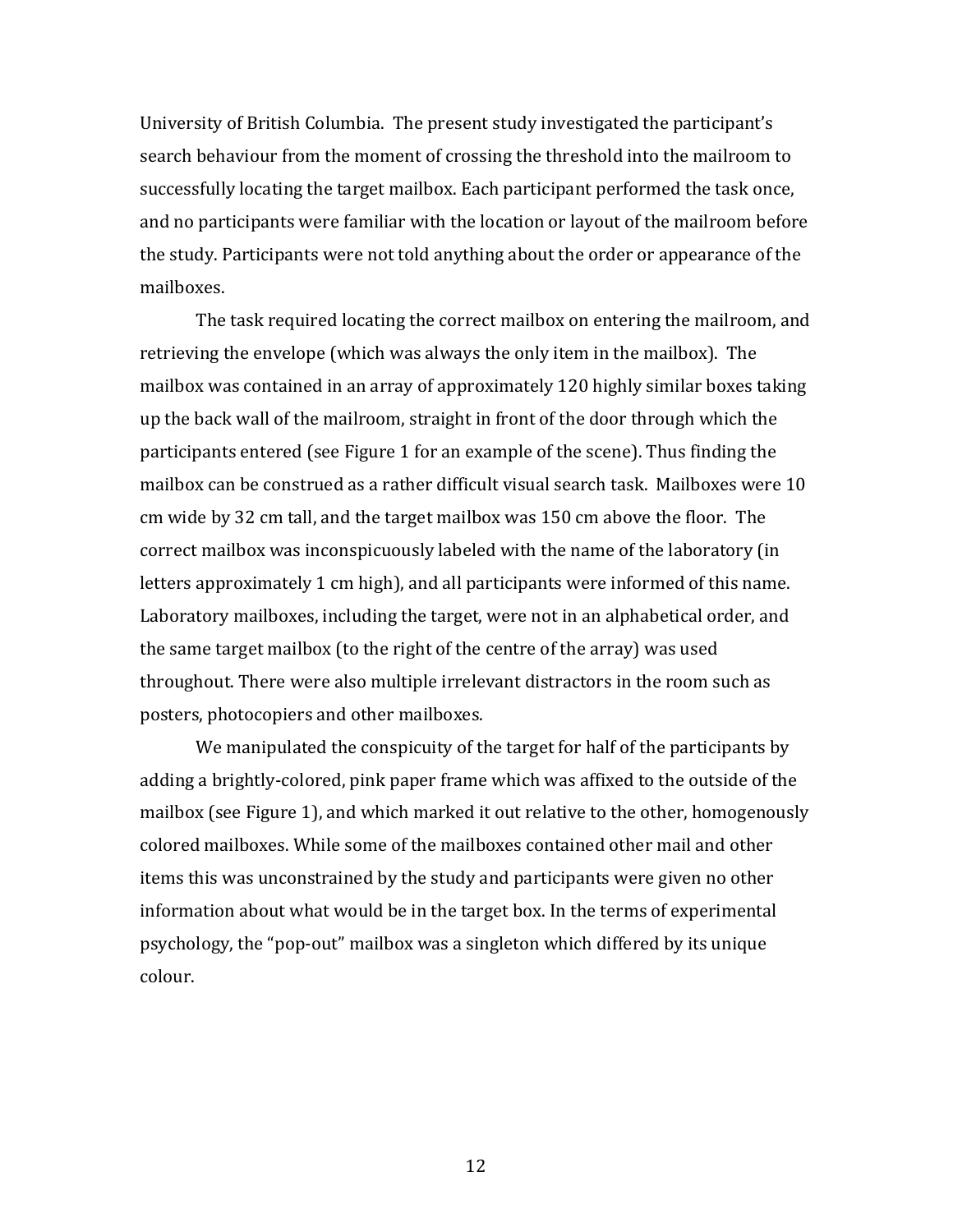

**Figure 1.** Frames from the MobileEye scene camera, capturing the environment of a participant entering the mailroom and searching for a particular mailbox. The target mailbox was either indistinct (bottom left) or made conspicuous by adding a colored border (bottom right).

# **Results**

### **Data!analysis**

Gaze information from the eye camera was combined with the view from the headmounted scene camera using software from ASL. This software generated a 30 frames-per-second video in which the point of regard at each point in time was superimposed over the scene with a red cursor. As well as looking at the time each participant took to find the target, the videos were hand coded using custom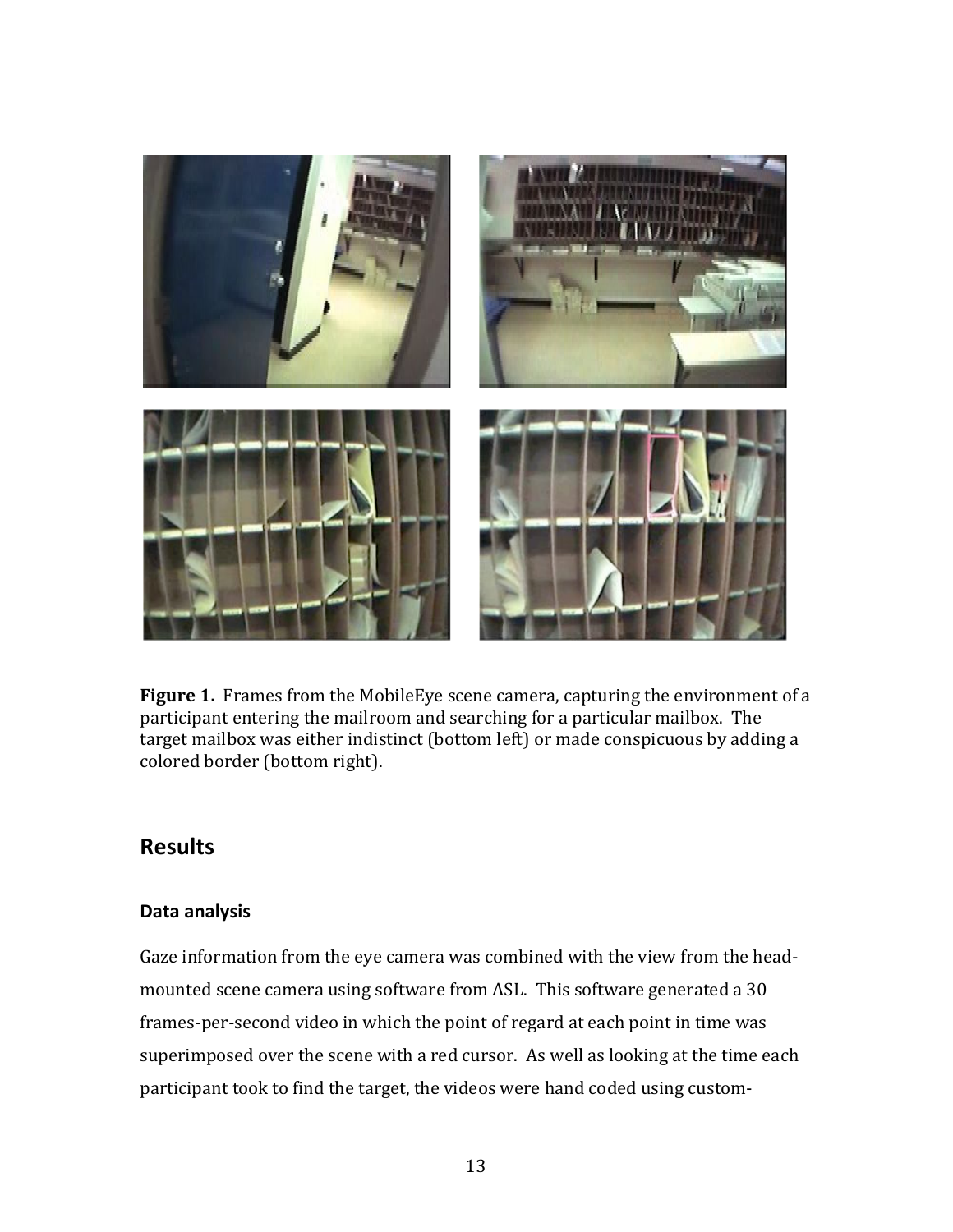written software to test several hypotheses about where people would look during" the search. Coders recorded a fixation whenever eye position remained on an object for at least 2 consecutive frames (i.e. longer than approximately 66ms). An example of the video data is available online from the first author's website.

### **Search!behaviour**

We defined overall search time as the time between entering the mailroom and touching the envelope in the correct mailbox. One participant (from the homogenous mailbox condition) failed to find the correct mailbox and data from this participant are excluded from further analyses. The remaining participants took 32.1s on average to find the target (*SD*=19.3s).

Although extensive evidence from visual search in the laboratory suggests that colour singletons should pop-out and be found more quickly, the pop-out mailbox was not found any quicker than the homogenously coloured mailbox (in fact it was found slightly less quickly, but there was no significant difference, see Figure 2, left;  $t(24)$  < 1).

Participants made multiple head and eye movements before finding the target. Not all distractor mailboxes were fixated. Participants spent time fixating both the textual label of the mailbox and the items inside, although 39% of the nontargets looked at were empty, suggesting that selection was not only reliant on mailbox content. To look at the process of acquiring the target, and investigate any differences between homogenous and pop-out searches, we recorded the frequency and time of two key events.

First, we coded the occasions when the target entered the scene camera's field of view. Note that this does not map exactly on to the field of view of participants, who have a maximum horizontal field of view of almost 180<sup>°</sup>, larger than that of the scene camera (which was approximately  $60^\circ$ , see Method). Moreover, because the scene camera view is not determined by eye position it does not provide a precise estimate of the retinal eccentricity of objects. However, despite these limitations, it is an excellent measure for a number of reasons. First,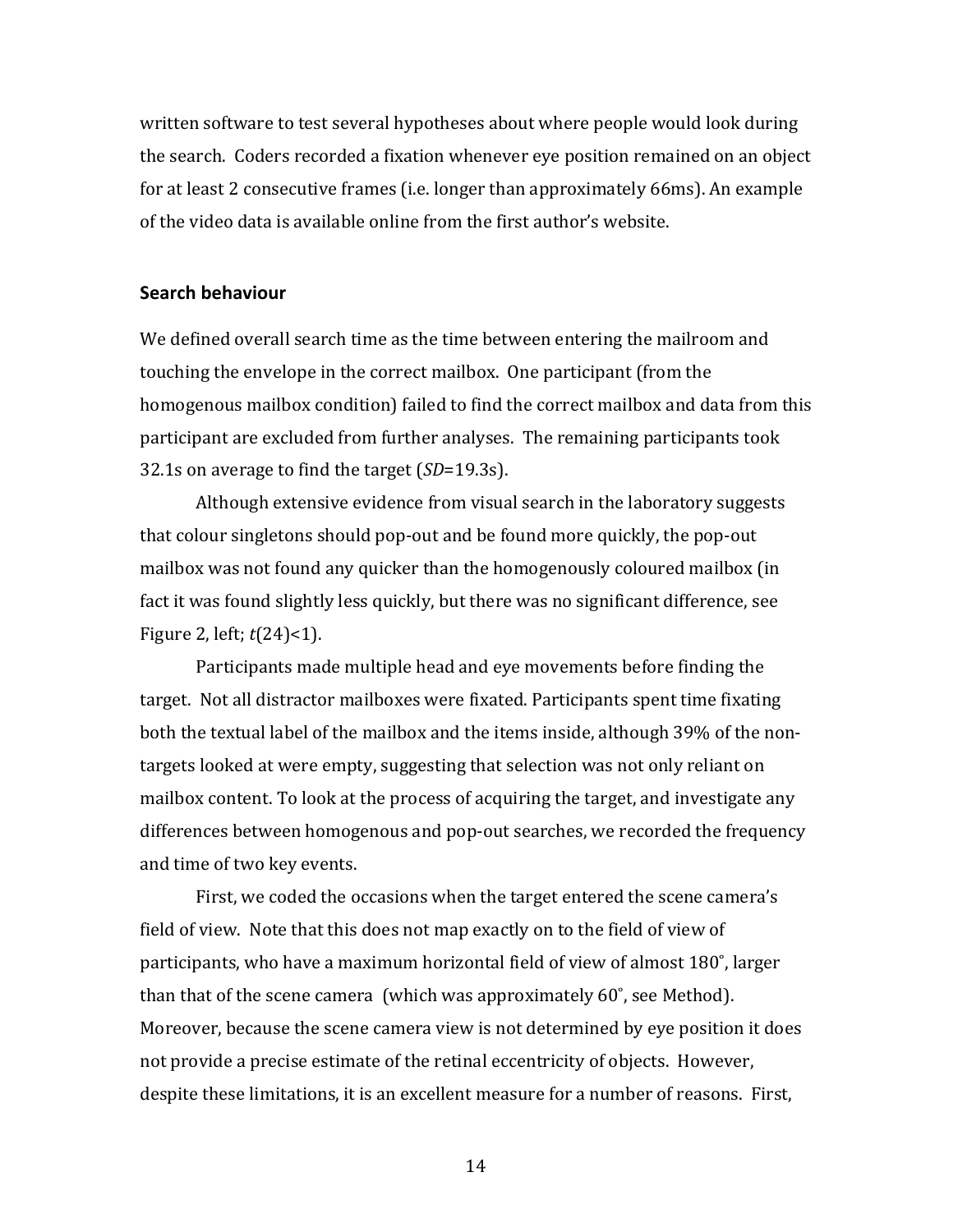changes in the scene camera view give a measure of head movements. In Brennan et al., (2011), the rate of head movement, rather than exploration with eye movements, was found to be the best predictor of search efficiency in a real context. Second, the actual visual field used by humans is normally assumed in clinical and applied contexts to be much smaller than the physical field of view. For example, legal standards in the UK consider intact vision in the central  $120^\circ$  to be sufficient for driving and perimetry often tests only the central 30°. The "useful field of view" when under conditions of attentional demand is much smaller than the physical field of view (it is often evaluated in the central  $60^\circ$ ), and the size of this region is predictive of performance in real world tasks such as driving and walking (Ball  $&$ Owsley, 1993). We therefore thought that it was unlikely that items far outside the view of the scene camera would be influential during this task, and our data support this. Thirdly, in another study with the same apparatus people tended to fixate largely in the centre of the head frame-of-reference, and they sampled the environment using larger head and body movements, followed by smaller eye" movements (Foulsham, Walker & Kingstone, 2011). It has also been observed in non-human primates that head direction is a sensitive indicator of visual attention (Shepherd & Platt, 2008). In the present study, we observed that participants often made a head movement (which directed the scene camera) to one part of the scene, and then, with the head relatively still, fixated a sequence of points around the centre of this frame-of-reference. The entry of the target into the view of the scene" camera can therefore indicate that it is within central vision and more available for selection by covert attention or fixations than when it is not in the scene camera's field of view.

The second main event we coded was each discrete fixation on the target, prior to the participant reaching for the envelope. A fixation on the target confirmed that its features have been selected and scrutinized by foveal vision. This may be" particularly useful given a recent study showing that the best predictor of visual search efficiency on a monitor was the time to respond once the target had been fixated (rather than the time taken to get there; Watson, Brennan, Kingstone,  $&$ Enns, 2010). By coding these events, we asked whether, despite search times being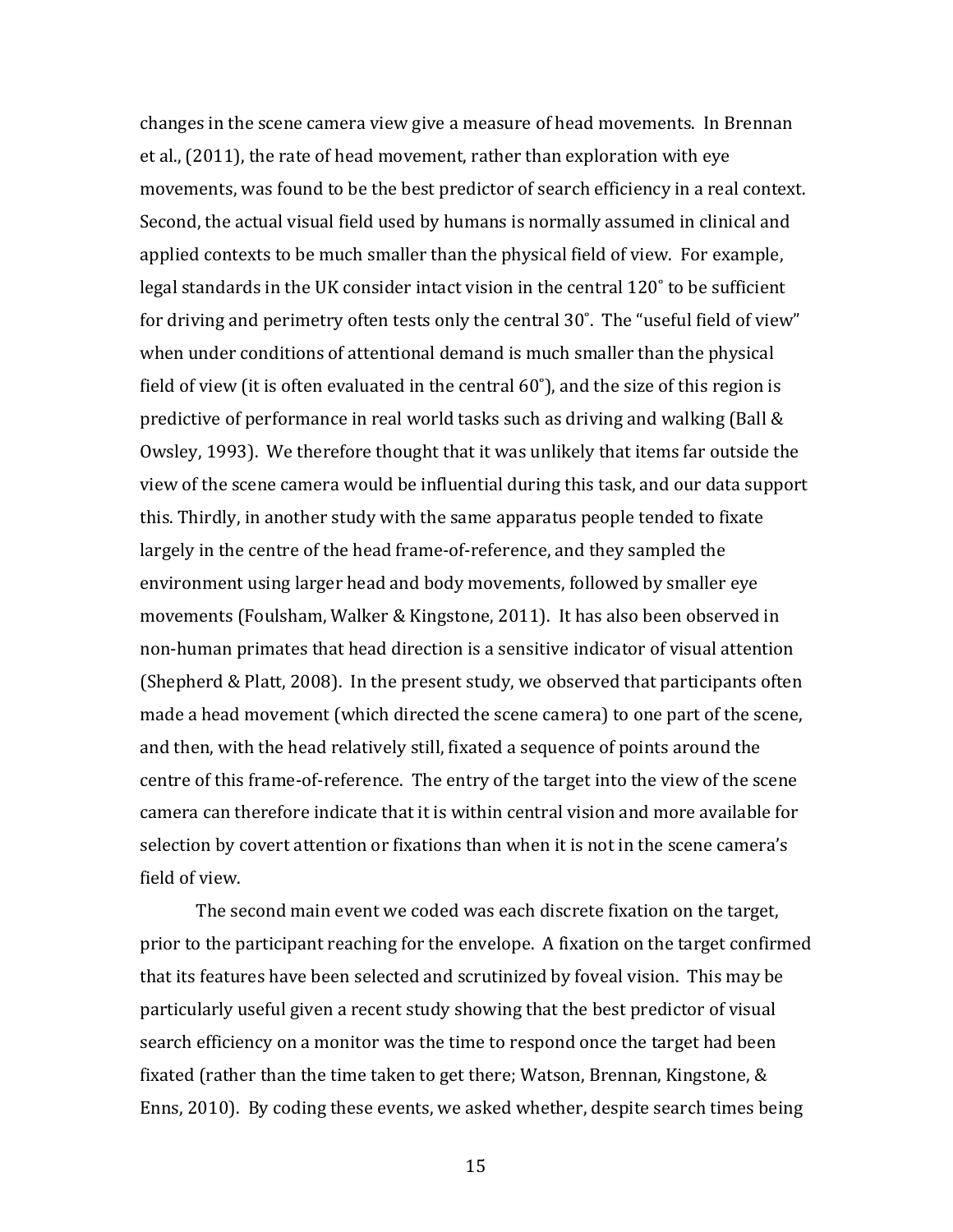equivalent, homogenous and pop-out targets were selected differently by head and eye movements.

The target was normally acquired on the first or second occasion that it was brought into the scene camera field of view (mean number of entries into field of  $view=1.7$ ). However, the likelihood of participants finding the target the first time that it was within the field of view was greater for pop-out targets than homogenous targets (see Figure 2, right). This was confirmed by a chi-square test of association which demonstrated a significant relationship between target salience and the likelihood of finding the target the first time it was within the field of view,  $x^2$  (1,  $N =$  $26$ ) = 3.8,  $p$ <.05. In other words, participants searching for homogenous targets were more likely to "miss" fixating the target when their head was pointing in the right direction, make an additional head movement and return later. The majority of participants made only a single fixation on the target before reaching for the envelope, and this did not differ between conditions (mean frequency of target) fixations=1.2,"*t*(24)<1).



**Figure 2.** The mean search time (left, with standard error bars), and the probability of a target being found and reached for on the first occasion that it was in the visual field (right), for the two types of target.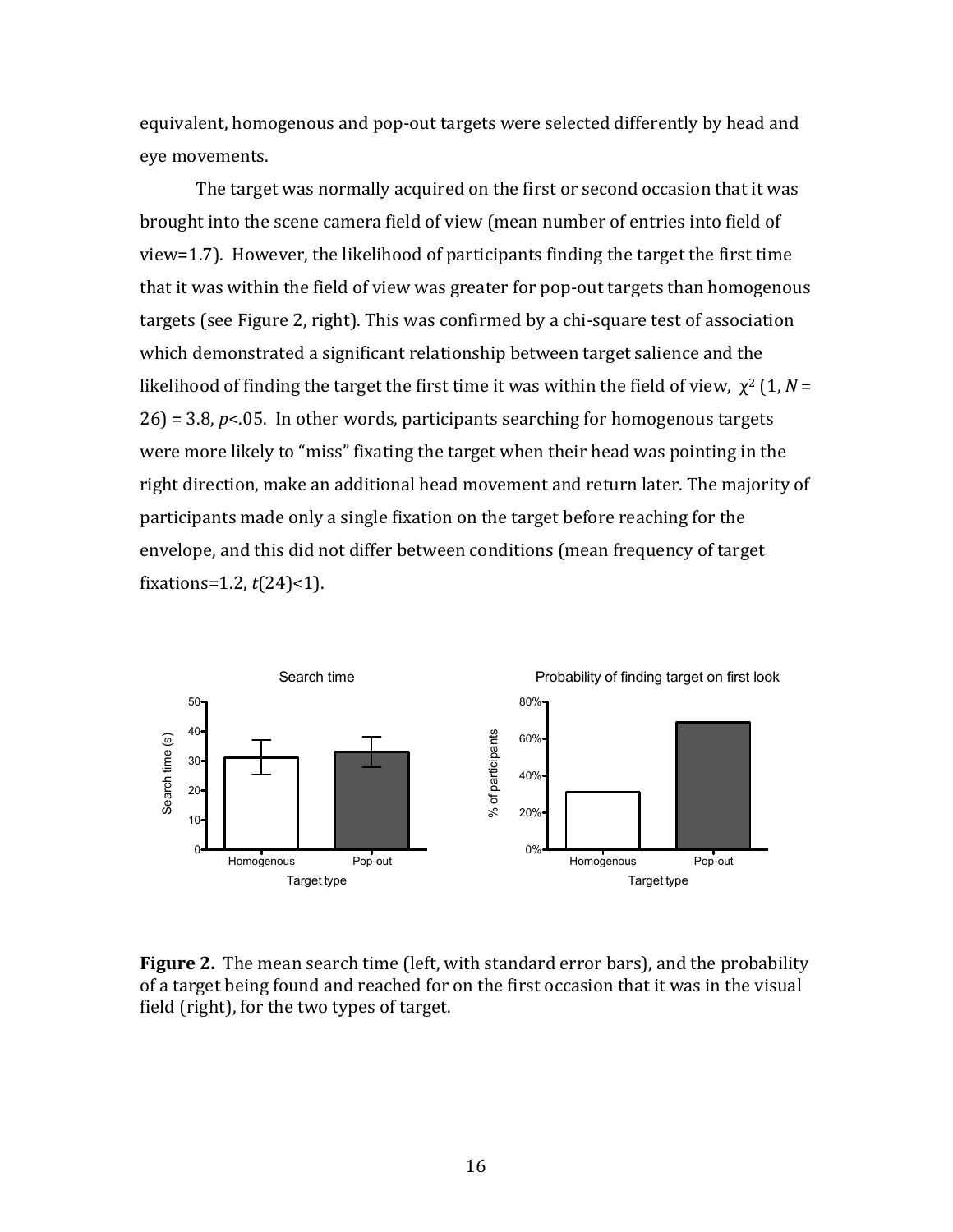The timing data was used to divide the search time period into different epochs depending on how the participant was searching. First, we defined the period between entering the room and bringing the target into the line of sight as "head and body search", as during this period, participants were moving their head and body to orient towards different parts of the room and the array of mailboxes. This epoch was demarcated by the final time that the mailbox was brought into the scene camera's field of view before it was found. Although, as we have noted, the camera's field of view did not map perfectly on to the participant's visual field, based on the behaviour we observed this was a reasonable estimate of the moment when participants stopped moving their head and body and concentrated on a single part of the mailbox array. Second, we defined the time from bringing the correct mailbox into the camera's field of view until first fixating the target as "eye" search" as during this time participants often made several eye movements to different boxes while the target remained in view. Finally, we defined "reach time" as the period between participants first fixating the target and them touching the envelope. As participants tended to make only a single fixation on the target before reaching, we interpret reach time as consisting of the time taken for the participant to identify that the fixated mailbox is in fact the correct target, followed by the time to initiate and execute a reach. Splitting the search time in this manner is similar to the way that the measurement of eye movements in computer-based visual search has been used to disentangle different parts of the reaction time (Malcolm  $&$ Henderson, 2009; Watson, et al., 2010; Zelinsky & Sheinberg, 1997), but here we sought to describe the stages involved in our unconstrained, active search task. Figure 3 shows the search time broken down in this way.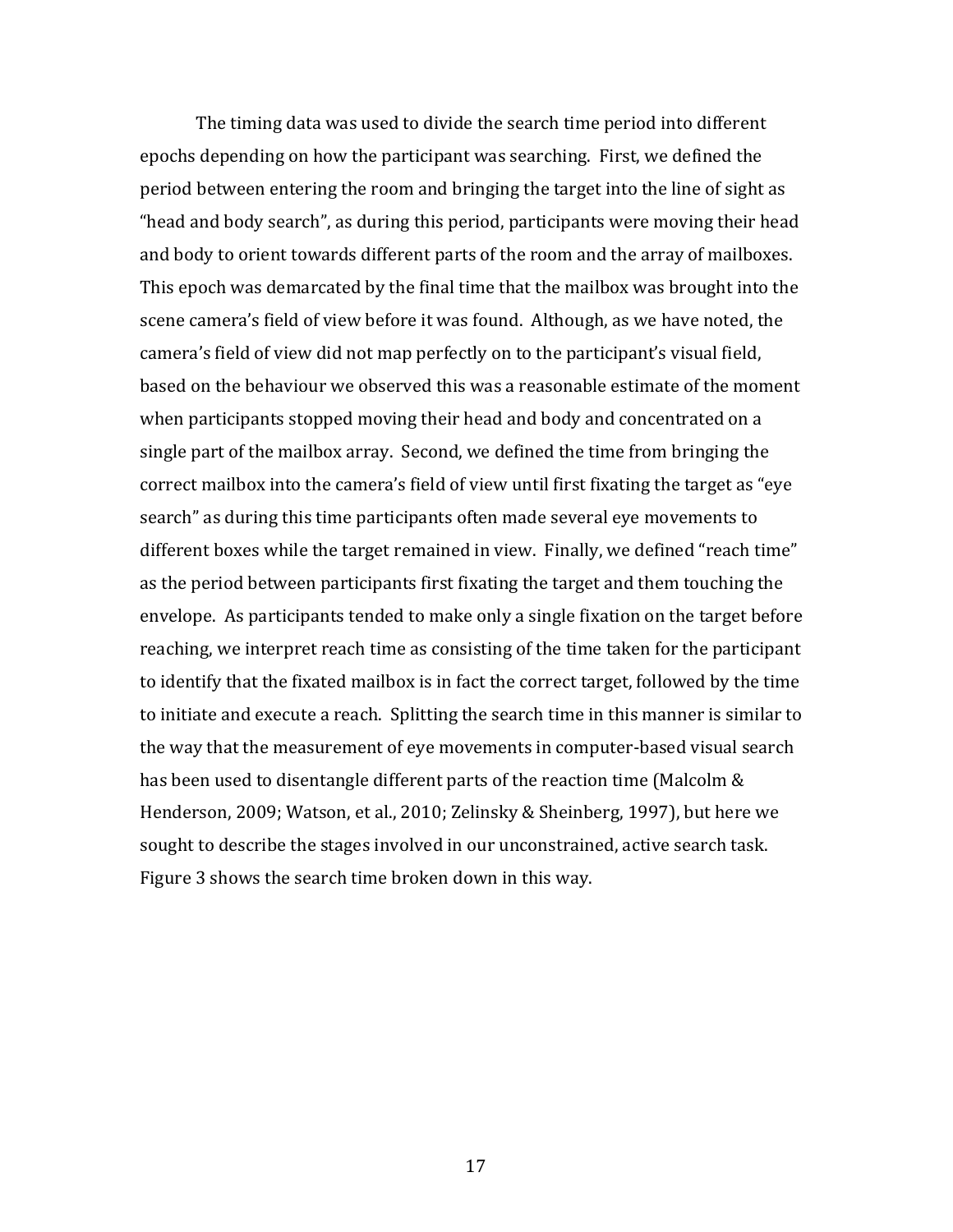

**Figure 3.** The mailbox search task could be broken down into several stages. The proportion of the total search time for the two conditions is shown in the chart (bottom), with frames from the scene camera illustrating the events dividing the three epochs (top). Head/body search ended when the target mailbox was brought into the line of sight of the scene camera (top left). Eye search ended when a fixation was made on the target (top middle). Reach time included the time until reaching for the envelope (top right).

In both conditions, the subdivision of the search time was very similar. Participants spent the majority of the time moving their head and body around the room and the mailbox array, at which point the target was not yet within their central visual field (as defined by the field of view of the scene camera). Head and body search comprised about 80% of the search time, or an average of 26s. The eye search epoch, at which point the target was within the field of view and exploratory eye movements were being made, was 4s on average, and participants took a subsequent 1s to recognize the target and reach for it. Although participants searching for a pop-out target took slightly less time to fixate the target, and they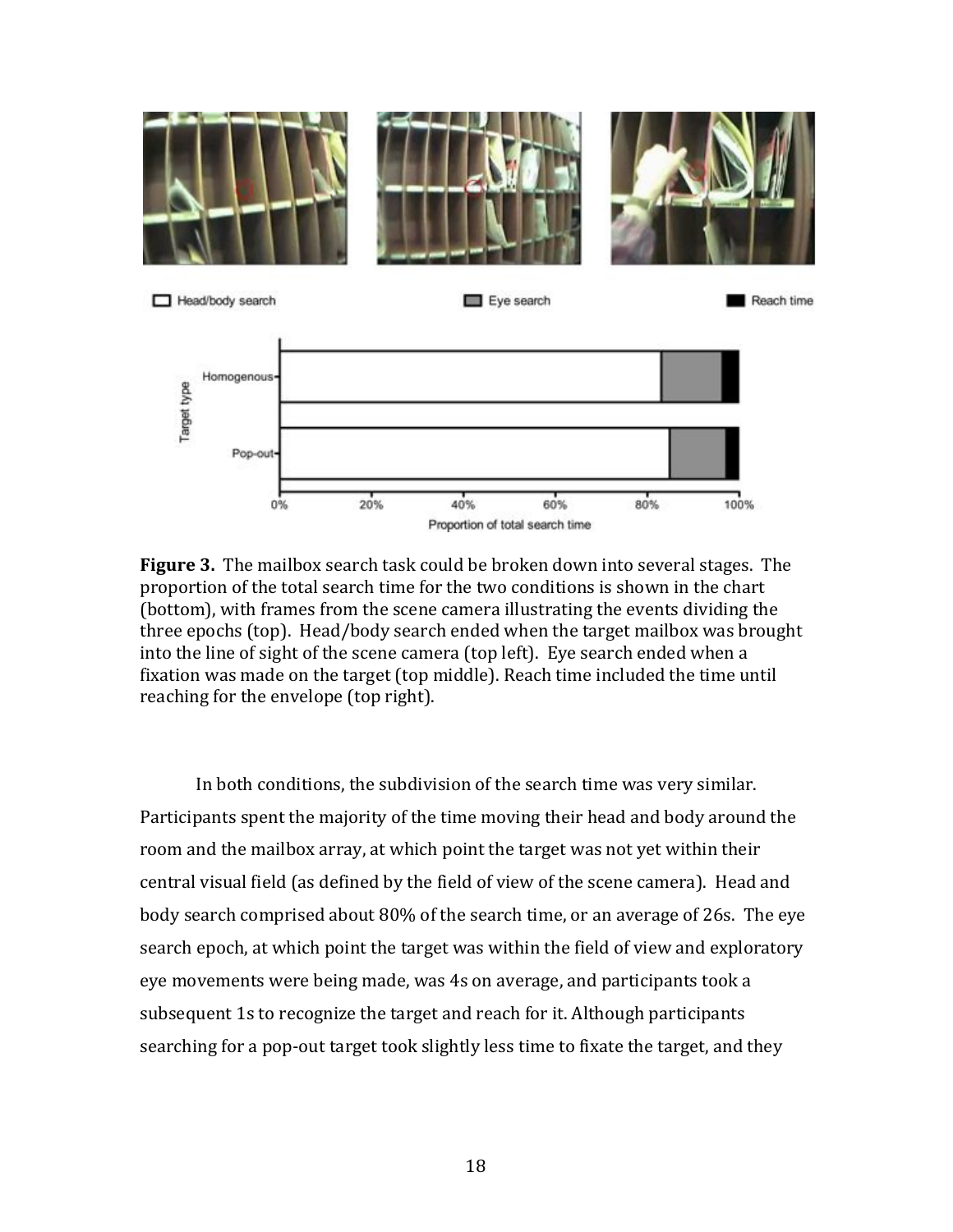also reached for it slightly more quickly, there were no significant differences between the two conditions (all *ts*(24)<1.1, all *ps*>.3).

The target and distractor mailboxes were arranged in a grid. In visual search in the laboratory, it has been observed that grid searches sometimes elicit systematic searches, particularly over multiple repetitions (Scinto, Pillalamarri & Karsh, 1984; Gilchrist & Harvey, 2006). Such strategies are of interest in a natural or applied context (e.g., Huestegge & Radach, 2012), and it is also possible that they overrode some of the effects of bottom-up saliency in the present study. On the other hand, we note that the previous lab-based studies that have observed strategic shifts of attention have done so within the central visual field. It was here, when the target was within the 60° field of view of the scene camera, that we did find a difference between pop-out and homogenous targets in that the former were less likely to be passed over before being fixated. Nevertheless, we also looked at possible contributions of systematic strategy to search time by coding how participants searched the array of mailboxes. There was certainly evidence for a systematic strategy: 73% of participants started their search on the left side of the room and 46% began by looking at a mailbox in the top left of the array. The incidence of these strategies was not reliably associated with target condition (chisquare tests of association:  $\chi^2(1, N=26) = 0.5$ ,  $p=.47$  and  $\chi^2(1, N=26) = 2.9$ ,  $p=.09$ , for likelihood of starting on the left and gazing first on the top left, respectively). The remaining participants tended to start in the centre and, tellingly, no participant started by looking at the right side of the room. The search times of participants who did and did not start on the top left of the mailbox array were not reliably different ( $Ms = 34.8s$  and 29.8s, respectively;  $t(24)$ <1). There was also no association between this strategy and finding the target on the first opportunity  $(\chi^2(1, N=26) = 0.6, p=.43)$ . Therefore, although we could detect systematic strategies in this task these strategies did not have a large impact on search time.

### **Experiment 2**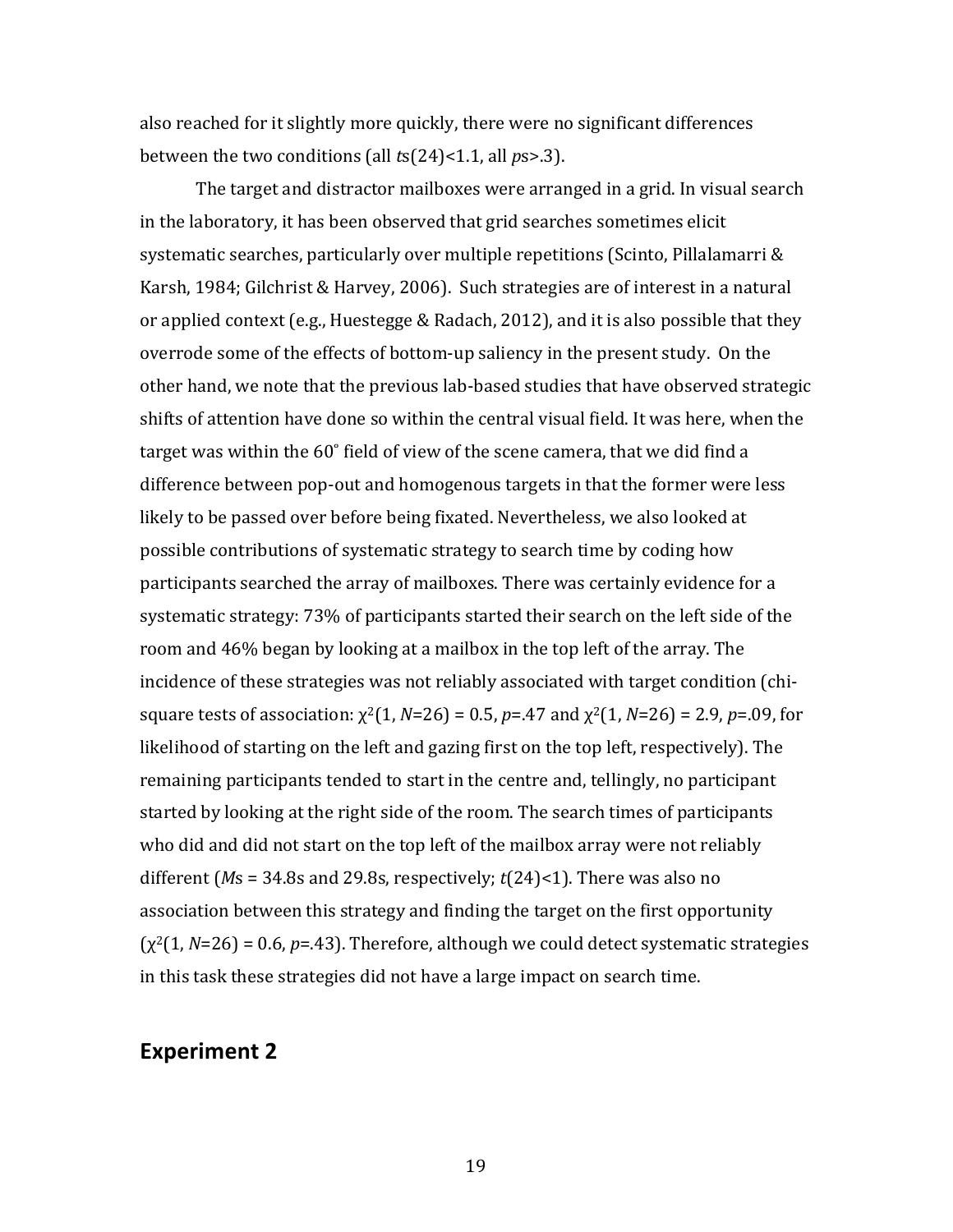Experiment 1 demonstrated the use of a realistic search paradigm where participants were free to move around. There were at least two interesting findings. Unlike traditional lab-based studies where all the potential target locations were equally available at the same time, the number and locations of the mailboxes demanded that participants move their bodies, head and eyes to fixate a subset of the possible target locations. When overall search time was measured, there was no effect of the bottom-up saliency of the target. Bottom-up target conspicuity has also been shown to have a limited effect on search in photographs of real world objects (Chen & Zelinsky, 2006) and scenes (Foulsham & Underwood, 2007).

However, in the present study it is apparent that for much of the search time the target was not within the central field of view and participants were instead moving their head and body around the room (driven by strategy and expectations") about where the target might be). The question thus became how likely would participants be to find the target once it came into view. On this score, the data were clear-cut: if the target was distinctly colored it was more than twice as likely to be found on the first opportunity (69% vs.  $31\%$ ), a reliable effect. That a uniquely colored mailbox could capture attention, even when participants did not have a topdown set for that particular singleton, is what some previous lab-based data would predict (Wolfe, Butcher, Lee, & Hyle, 2003). Despite recent failures to replicate the finding that bottom-up singletons automatically capture attention in search (Wienrich & Janczyk, 2011), the present study reinforces the presence of bottom-up" selection processes in real world, active tasks.

The pop-out mailbox was different from the mailboxes surrounding it, a high contrast change which informal testing confirmed could be perceived in peripheral vision. Therefore, we interpret the fact that it did not affect search until it was within central vision as evidence of an attentional limit, rather than a perceptual one. One way to confirm this interpretation is to see whether, when primed to attend to this feature, participants can move toward the mailbox more quickly. In Experiment 2, we changed the instructions to give people a top-down expectation of target appearance. An additional group of participants completed the mailbox task, but were told that the mailbox they were searching for had a bright pink border. In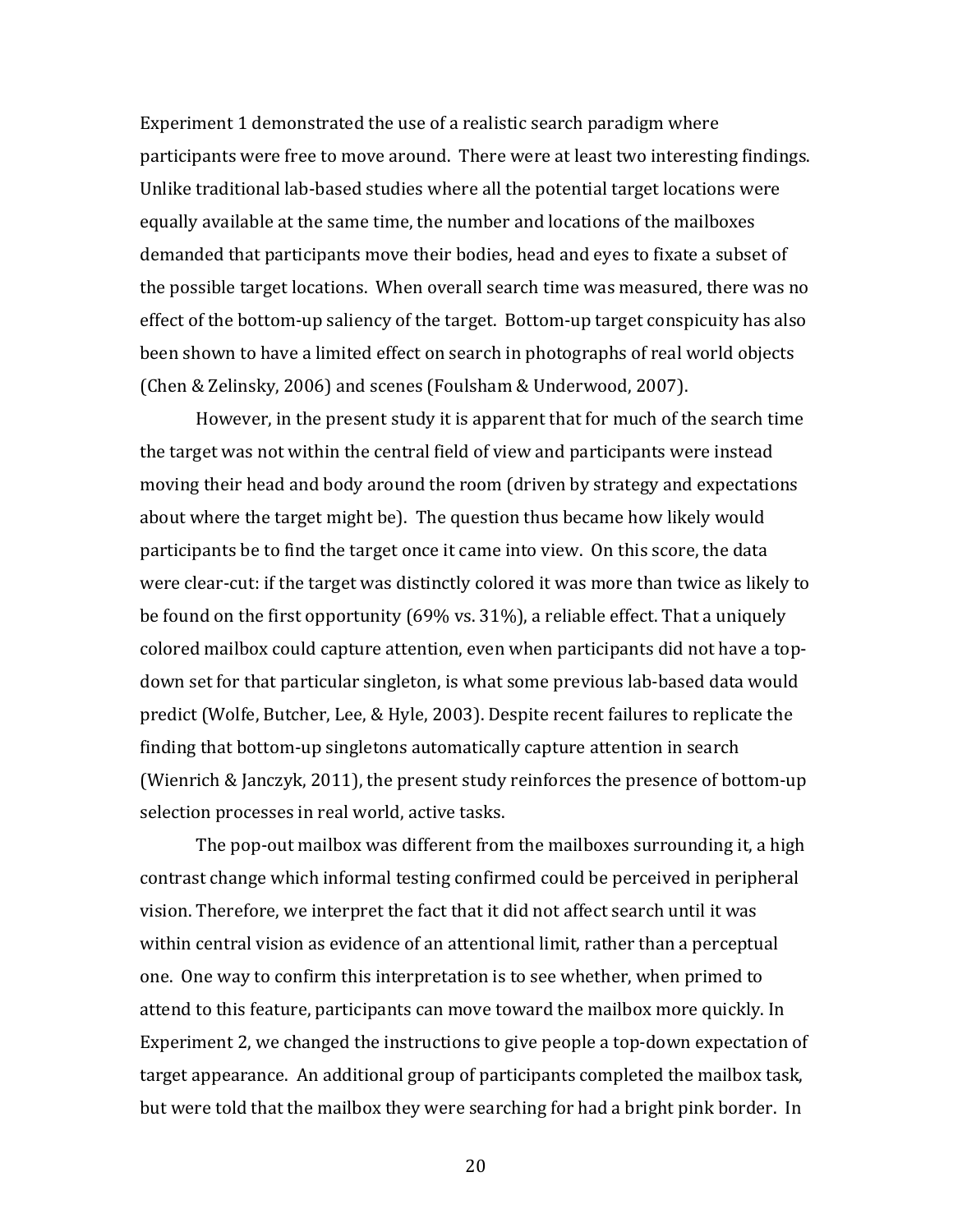many experiments in simple and real-world computer-based search, top-down set (e.g., knowing what to look for) has a dominant effect on attention. We would therefore predict that the target should be found more quickly and the experiment asked how the gaze behaviour differs in this case.

### **Method**

### **Participants**

A new group of 19 participants (12 female) from the University of British Columbia took part in exchange for course credit.

#### **Apparatus**

For this experiment, a newer model of eyetracker was used. The Tobii Glasses eyetracker records gaze position in freely moving participants using scene and eye cameras built into a pair of glasses. As in Experiment 1, data was recorded at 30 Hz and the scene camera gave a slightly smaller field of view of  $56°$  horizontally x  $40°$ vertically. The system was calibrated and coded in the same way as in Experiment 1, and provided a record of gaze position accurate to the nearest degree, and written as a cursor overlaid on to each participant's scene video.

#### **Procedure**

The procedure was the same as that in Experiment 1: participants were given instructions to go to the mailroom and retrieve an envelope from a particular mailbox. However, in this experiment, participants were told that they were looking for a mailbox with a pink border, therefore giving them a top-down cue to the target.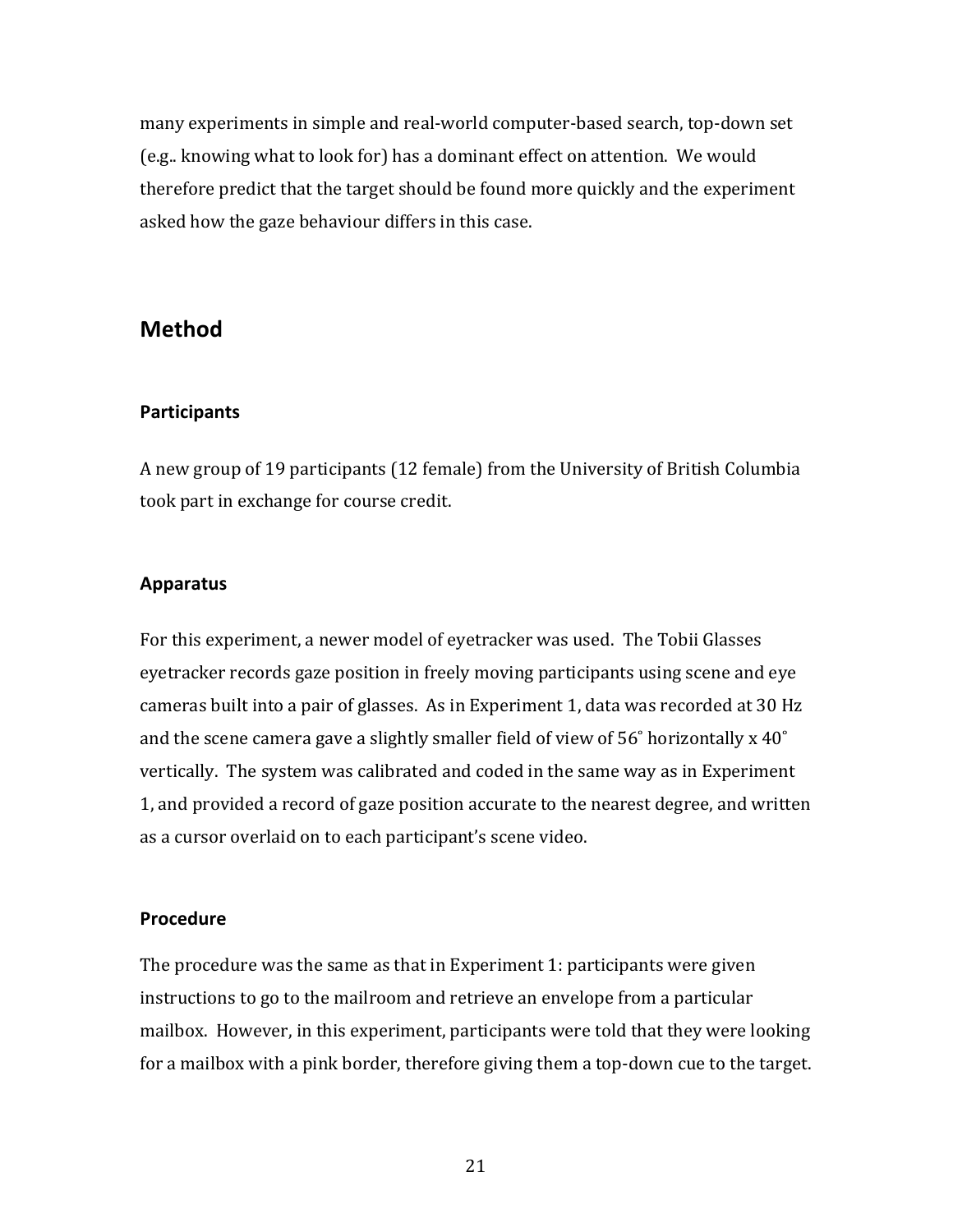### **Results**

The results were analysed in the same way as in Experiment 1 and focused on the time to find the target and the patterns of head, body and eye search made during the search. Two participants were excluded due to a large amount of missing data during the mailroom task, which was attributed to calibration errors. Mean data from the remaining participants was compared to those from the Homogenous and Pop-out conditions from Experiment 1.

### **Search!behaviour**

The participants in this experiment, who had prior knowledge about the appearance of the target mailbox, were considerably faster to find the target than in Experiment 1. The mean search time (from entering the room to touching the envelope) was 8.0 seconds (*SD*= 5.3). This was significantly quicker than the Homogenous condition in Experiment 1 ( $t(28) = 4.4$ ,  $p < 001$ ). More important, participants with prior knowledge were also much quicker than participants from the Pop-out condition in Experiment 1, who were looking for exactly the same visual target but had limited top-down information  $(t(28) = 5.3, p<0.01)$ . Top-down instructions had a large effect on the search task.

In Experiment 1, the homogenous mailbox was often passed over without being found: it came within the central field of view (as defined by the scene" camera) without being fixated or found. This happened less often with a conspicuous target. In the present experiment, the target was brought into the scene camera's field of view on a similar number of occasions (mean number of entries  $= 1.65$ ). The target was found on the first pass in 53% of searches. This is slightly less often than when the same pop-out target was used in Experiment 1, but there was no significant difference ( $\chi^2$ =0.8, *df*=1, *p*=.4). In most cases, only a single fixation was made on the target before it was reached for.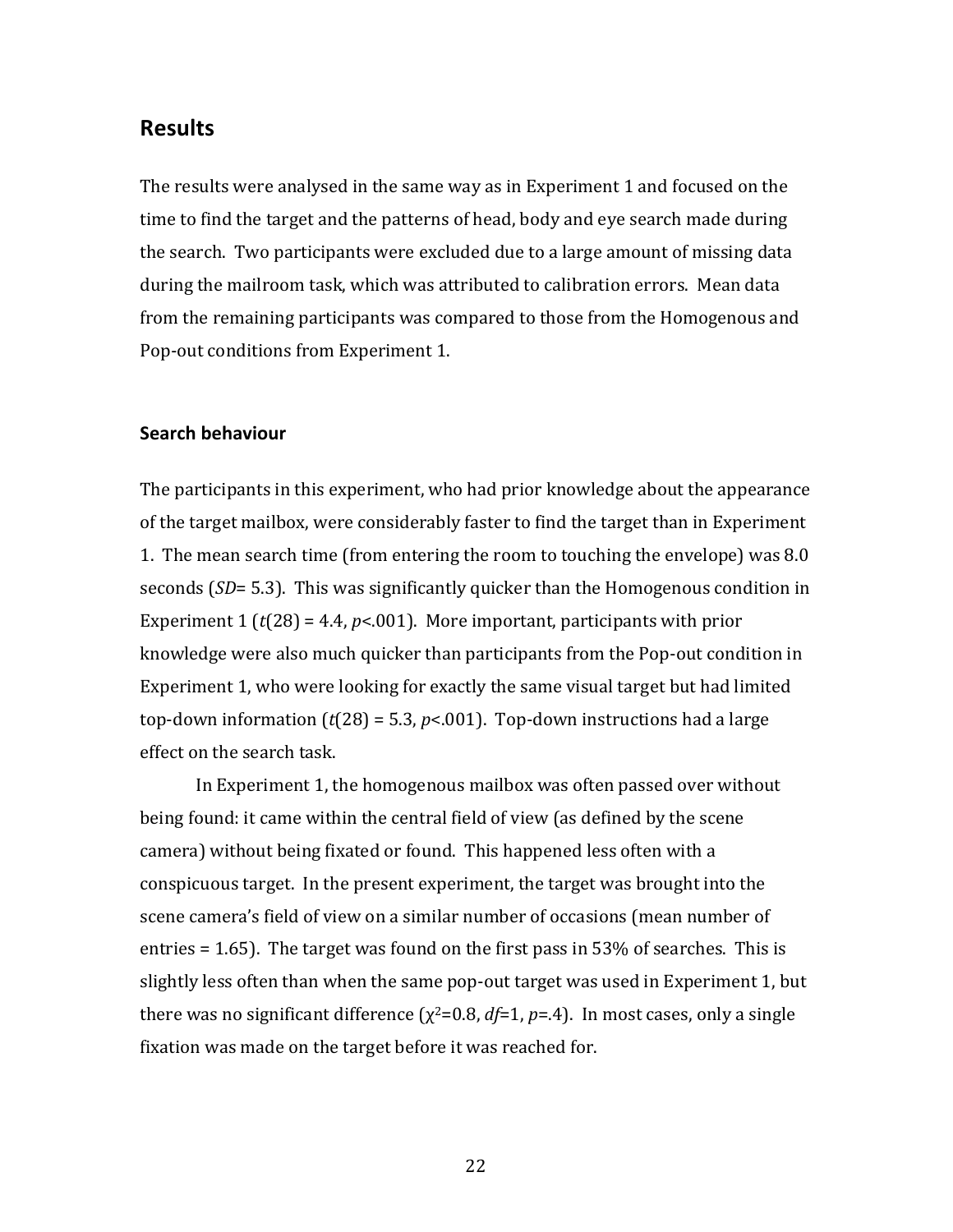We also divided up the search time in the same way as in Experiment 1. This analysis will provide information about whether the overall reduction in search time was associated with a change in the time spent moving around the room and making head movements ("head and body search"); the time spent making eye movements when the target was in the visual field ("eye search"); or the time spent reaching the target after it had been identified ("reach time"). The average proportion of time spent in each of these epochs is shown in Figure 4.





Given that the search task was completed much quicker in this experiment, we would expect each part of the search to be significantly quicker than that in Experiment 1. In fact, although head and body search  $(M = 5.4s)$  and eye search  $(M$  $=$  302 ms) were greatly reduced in this experiment, reach time ( $M = 2.3$ s) was actually longer when participants had top-down information about the target's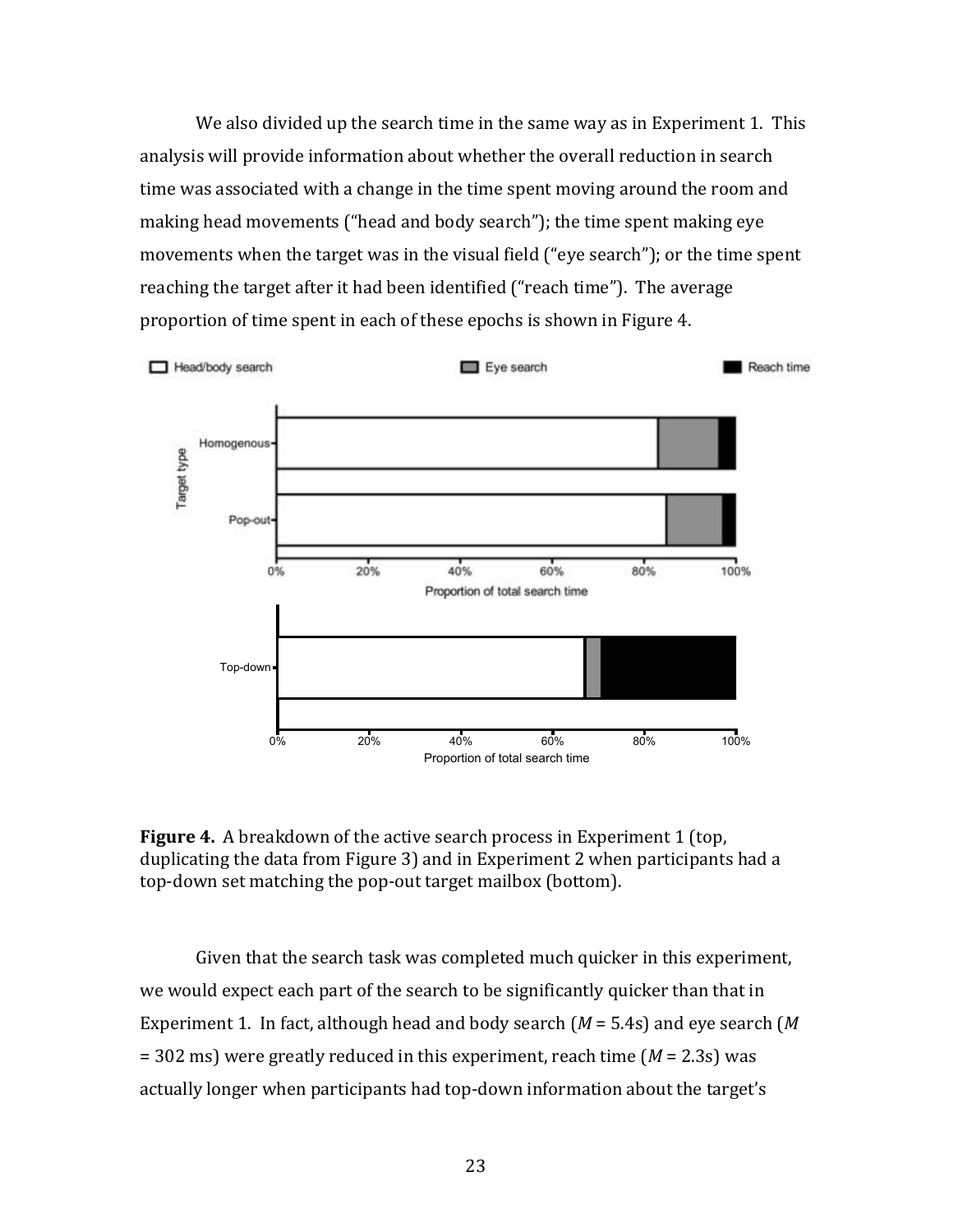distinctive border. Head and body search and eye search were significantly quicker when compared to the pop-out condition in Experiment 1 (both  $ts(28) > 4.8$ )  $p$ s<.001). Reach time was significantly slower ( $t$ (28) = 5.0,  $p$ <.001). When considered as a proportion of the overall search time (see Figure 4), it is clear that, in Experiment 2, the relative amount of time spent moving the body, head and eyes around the room was dramatically reduced, and that the time between fixating and touching the target contributed more to the duration of search. Examination of participant behaviour in this experiment showed that the increased reach time resulted from participants first fixating the mailbox from much further away, and with less exploration of the room. For example one participant walked into the room, made a single head movement bringing a group of multiple mailboxes, including the target, into the scene camera's field of view, and fixated the target border almost immediately (i.e. with very little "eye search" time). The majority of the search time was therefore taken up with the time spent walking to and reaching" for the target.

### **General!discussion**

The present study aimed to describe search in a real world context, where participants were free to move around (as in studies of gaze in natural behaviour: Hayhoe et al., 2003; Land et al., 1999) but where there was a defined target whose distinctiveness amongst an array of similar distractors could be manipulated (as in lab studies of visual search). More generally, the results begin to address concerns expressed by Neisser (1976), Broadbent (1991), and more recently Kingstone et al., (Kingstone, et al., 2008; Kingstone, Smilek, Ristic, Friesen, & Eastwood, 2003), who have argued that the findings of cognitive psychology may not extend beyond the specific paradigms in which they are derived. The present study took this challenge head on by investigating in a natural, complex, real-world situation arguably the most fundamental paradigm-based principle in human attention research: that visual search performance is affected significantly by top-down and bottom-up processes. There is a wealth of information that this principle holds when studies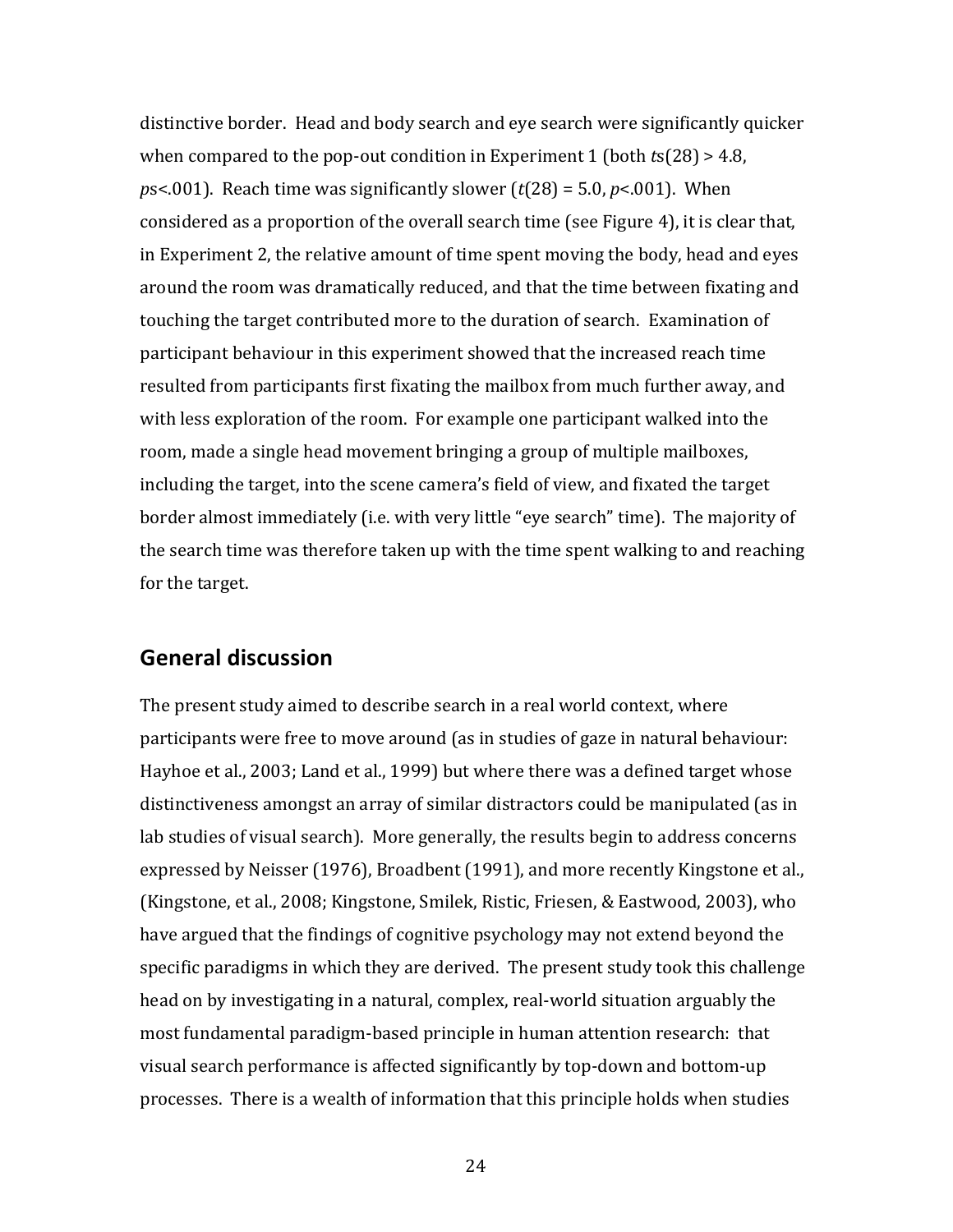are conducted in a traditional, controlled lab environment (Foulsham & Underwood, 2007; Treisman & Gelade, 1980; van Zoest & Donk, 2004; Wolfe, 1998; Wolfe, et al., 2003). On the other hand, even small changes in lab conditions can affect, for example, the robustness of bottom-up distraction (Wienrich & Janczyk, 2011). Moreover, as noted by Tatler et al., (2011), it is not known how often gaze in natural behaviour is captured by salient and surprising signals in the environment. It is therefore an open question whether the principle of bottom-up selection will apply when participants are free to move about in search of a target. In the present study participants moved around a mailroom looking for an envelope placed in a particular mailbox. This study advances both methodology, by illustrating how control can be introduced into a realistic search task, and theory, by examining the influence of bottom-up and top-down factors on the different components of active search and thus testing the assumption that search processes are invariant with context (see Kingstone et al., 2008).

In Experiment 1, bottom-up search was manipulated by making the targeted mailbox in the mailroom either visually distinct by surrounding it with brightly colored paper or visually equivalent to the other mailboxes by removing this border. Mailbox saliency was manipulated between participants. Unlike traditional labbased studies, there were a large number of mailboxes spread over many locations" in three-dimensional space. As predicted by research in active tasks (Brennan et al., 2011; Hayhoe et al., 2003), participants directed their body and head to focus on a subset of the possible target locations, and they then fixated items by making eye movements within the central visual field. Searchers used whole-body, head and eye movements to acquire the target, rather than remaining stationary and searching the visual field with covert attention and/or eye movements alone. Clearly, there is a lot more to this and other natural search tasks than shifting attention between items already in the visual field and then comparing them to a target representation. An important question, therefore, is whether a bottom-up" singleton (the uniquely coloured, pop-out target) would make a detectable difference to search efficiency. An initial assessment of search time showed that mailbox saliency had no effect.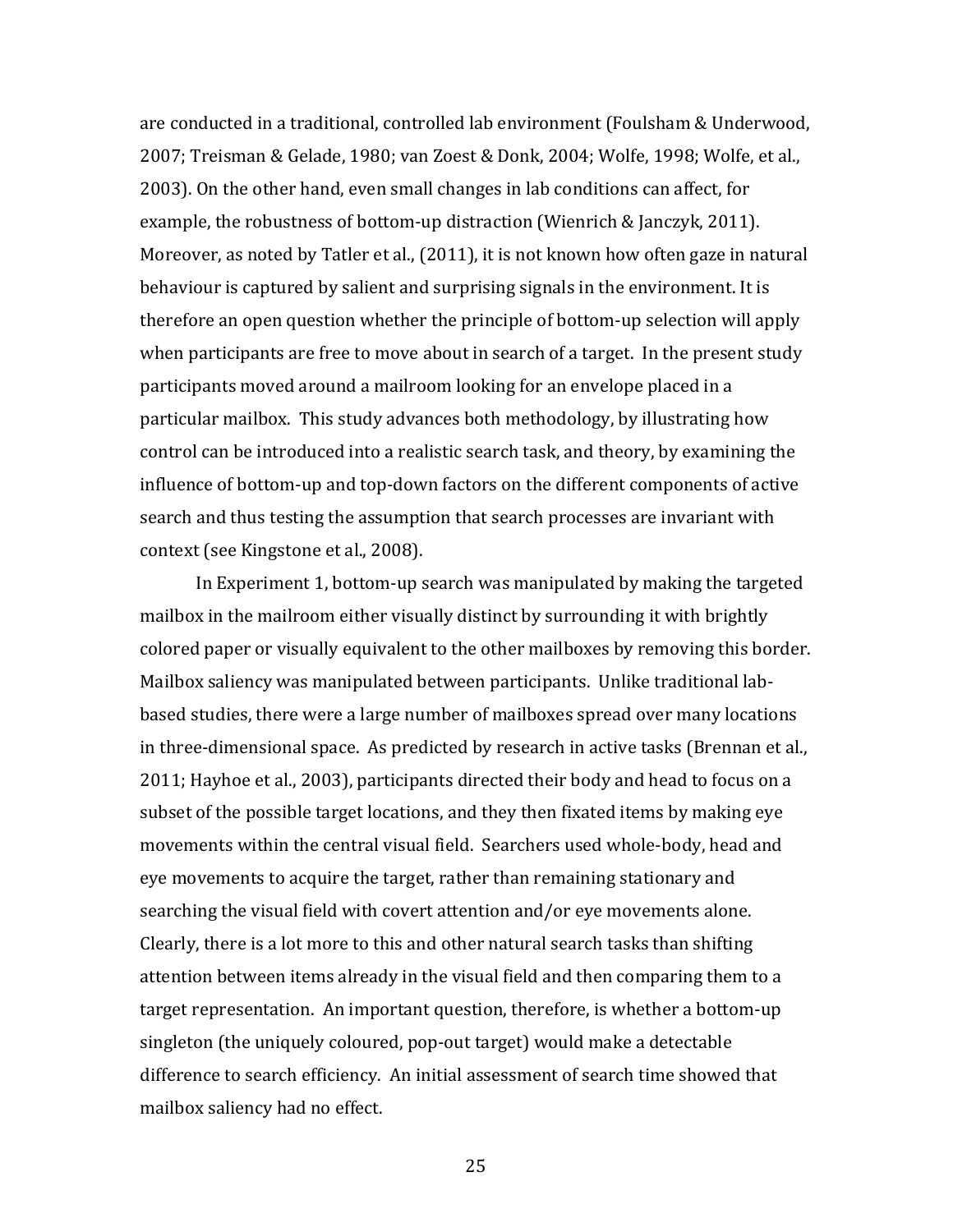One interpretation of this effect is that, in the absence of a top-down set for bright pink mailboxes, target saliency does not have any effect on active search in the real world. Object saliency has been argued to have no effect in other investigations of real world search (in images of scenes; Foulsham & Underwood, 2007) and active behaviour (Rothkopf, Ballard, & Hayhoe, 2007). The robustness of bottom-up attentional capture in computerized paradigms has also recently been called into question (Wienrich & Janczyk, 2011). Although we did not give participants specific information about the layout of the room, we cannot rule out the possibility that preconceptions about the mailroom contributed to participants" checking probable locations while ignoring the singleton. For example, they may have assumed a systematic or alphabetic order of the mailboxes, and this may partly explain the strategy of many observers of starting at the top left. However, given the name of the target mailbox, if participants were in fact guided in this way we would expect them to start near the middle of the array which only happened about half of the time.

Our measurements included the time spent walking and making head and body movements. This meant that we were able to carry out further analysis that suggests a different interpretation of the lack of an effect on overall search time. The majority of the search time consisted of head and body movements. For much of the time in the mailroom, the target was not within the visual field, and it was frequently not within the central visual field (as defined by the field of view of the scene camera) and therefore was unlikely to capture attention. As a consequence of this the saliency of the target mailbox had only a limited opportunity to affect overall search behaviour at this scale. There were, however, trends for it to be fixated and reached to more quickly, and salient targets may have been preattentively selected by covert attention, making it more likely to be fixated and identified when in the visual field. Furthermore, there was a reliable effect of target salience on the likelihood of the target being found when it was first brought into the scene camera's field of view (and therefore was within 30° of the centre of head" direction). By this account, stimulus-driven bottom-up processes affected attention to the target once it was brought into the central field of view, but not in peripheral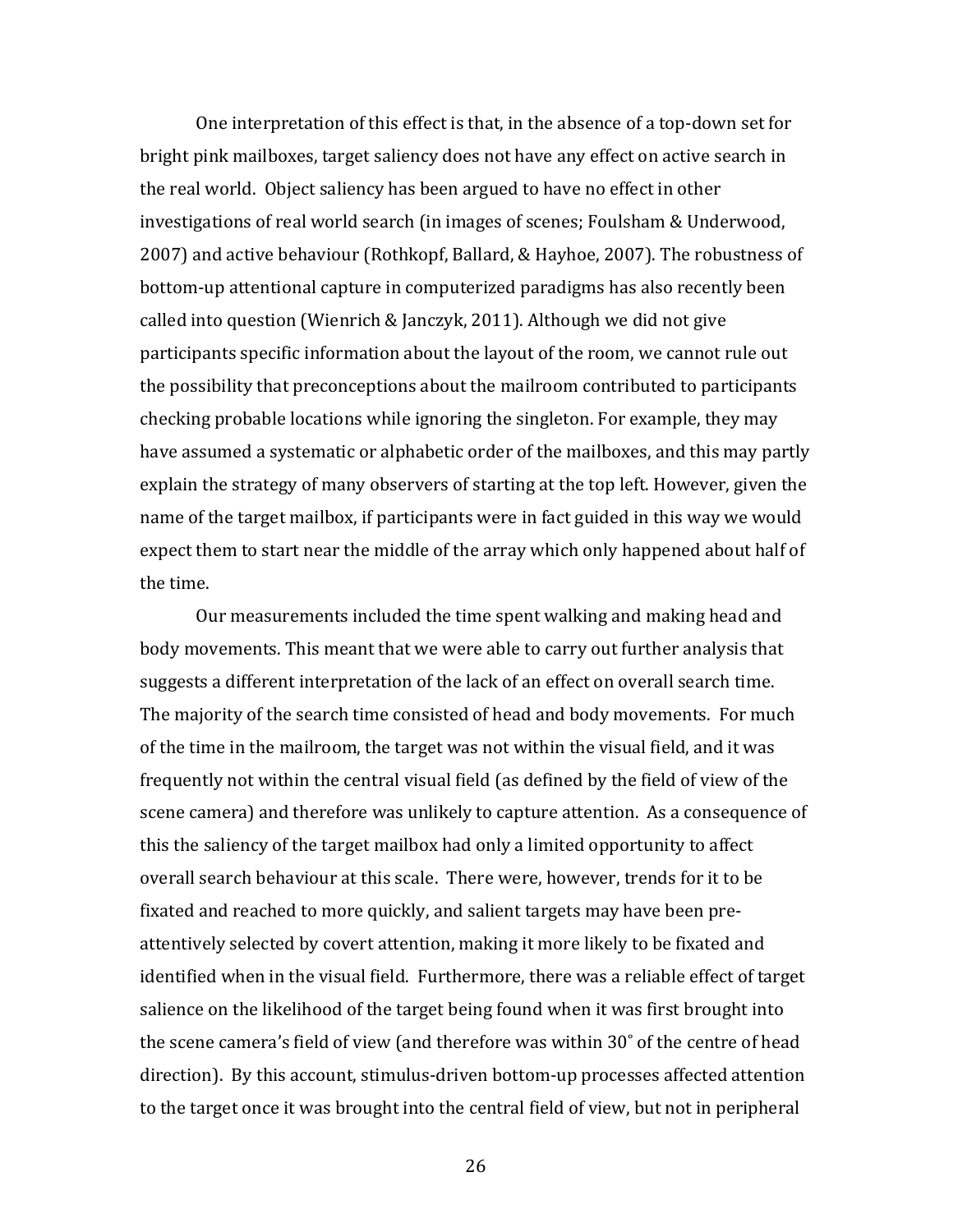vision. This is consistent with data from the lab (Wolfe, et al., 2003). If the target mailbox was visually unique it captured attention and meant that it was less likely the searcher would move on by making additional head movements. There was no difference in the number of fixations made on the target, and the mailbox was almost always found on the first fixation, so this difference between conditions must have emerged due to the pop-out mailbox being more readily identified in extrafoveal vision. There was also no difference in the time taken to direct the head towards the target, bringing the mailbox into the scene camera view (what we have called "head / body search"), which confirms that the singleton was not prioritized, when it lay beyond the scene camera's field of view (and therefore more than 30° from the centre of the head frame of reference).

Our approach enabled us to detect an effect from the lab (the guidance of attention to a bottom-up salient target) but also to describe how it was manifested in active search. Of course, because the experiment took place in a naturalistic environment, the stimuli varied in ways beyond our control. For example, the contents of the distractor mailboxes varied from trial to trial and may have also been brightly coloured. None of these extraneous bottom-up differences were predictive of target location but they may still have reduced the relative salience of the target. However, the distinctive target border did affect looking behaviour. This reinforces the robustness of our finding that it had a significant effect despite the natural variation and competition from other stimuli. Nevertheless, one way to continue bridging the gap between computerized tasks and real search would be to selectively control other bottom-up factors such as the contents of the boxes and the lighting in the room. Additional research could also investigate a range of pop-out targets distinguished by different visual features or which are more or less conspicuous.

In Experiment 2, a new set of participants repeated the mailbox search task with the knowledge that their target had a pink border. This introduced an additional top-down signal, which coincided with the bottom-up salience of the target mailbox. When search in this condition was compared to the pop-out condition from Experiment 1 (where participants searched for the same, brightly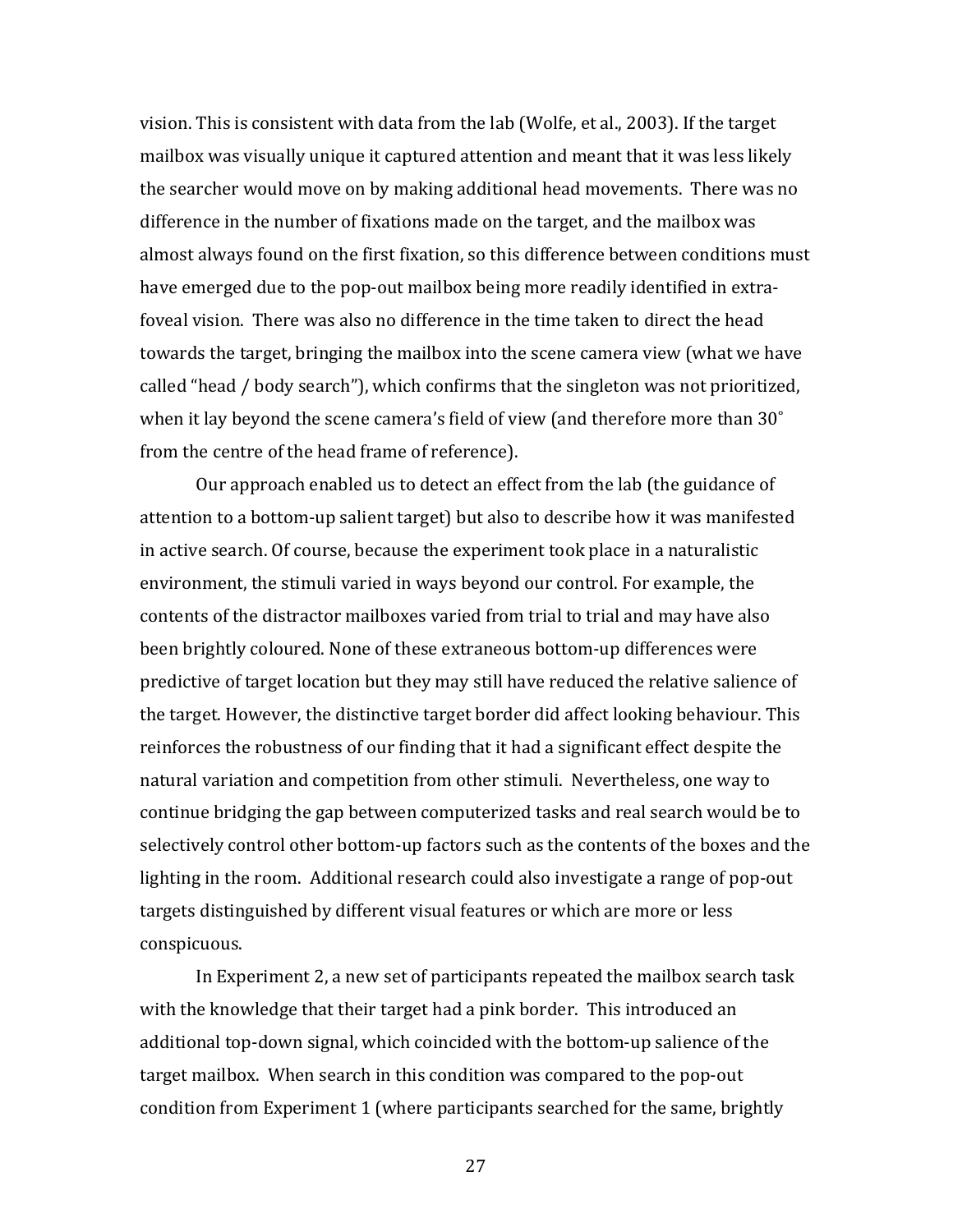coloured mailbox but without the top-down knowledge), search was much quicker. Participants who knew what they were looking for required less than a third of the time taken by participants in Experiment 1. This was a large effect, demonstrating that, despite the variability expected due to different moving speeds and strategies, this method can be used to detect differences between search conditions. Search instructions affected the stimuli that were selected and attended in a top-down manner, and this dovetails with a wealth of lab-based studies showing that a minor variation in stimulus instruction will alter the participants' attentional set and the way they select and attend to information within the search environment (eg., Desimone & Duncan, 1995). Using our controlled but realistic paradigm, future research could explore this further by manipulating the salience of the distractor mailboxes. Of course, the top-down, task-based allocation of gaze is a theme that is common to much of the existing literature on eye movements during real actions. For example, Turano, Geruschat and Baker (2003) recorded the gaze of 4 participants walking toward a particular door in a corridor. They found that the best model for predicting gaze locations was one that had top-down knowledge about the target door (that it was on the left side of the corridor and had straight, vertical edges), and that such a model outperformed bottom-up visual saliency. Other detailed investigations of gaze during action converge on the fact that gaze is highly specific to the task at hand (Hayhoe, et al., 2003; Land, et al., 1999; Rothkopf, et al., 2007).

Our study has the advantage that it draws a clear link between visual search methodology in the lab and search in real life. Howard, Pharaon, Koerner, Smith and Gilchrist (2011) provide another recent example of using mobile eye tracking to extend findings from a computer-based task to a more realistic setting. In their study, Howard et al. asked participants to perform a series of searches for a target object amongst a set of other objects placed on a tabletop. The results replicated a finding from a standard computer based search task—that search is faster when a display is repeated—and thus provided further evidence for the representation of distractors between searches. The authors note, as we have done, the theoretical and empirical importance of demonstrating that results transfer from computerized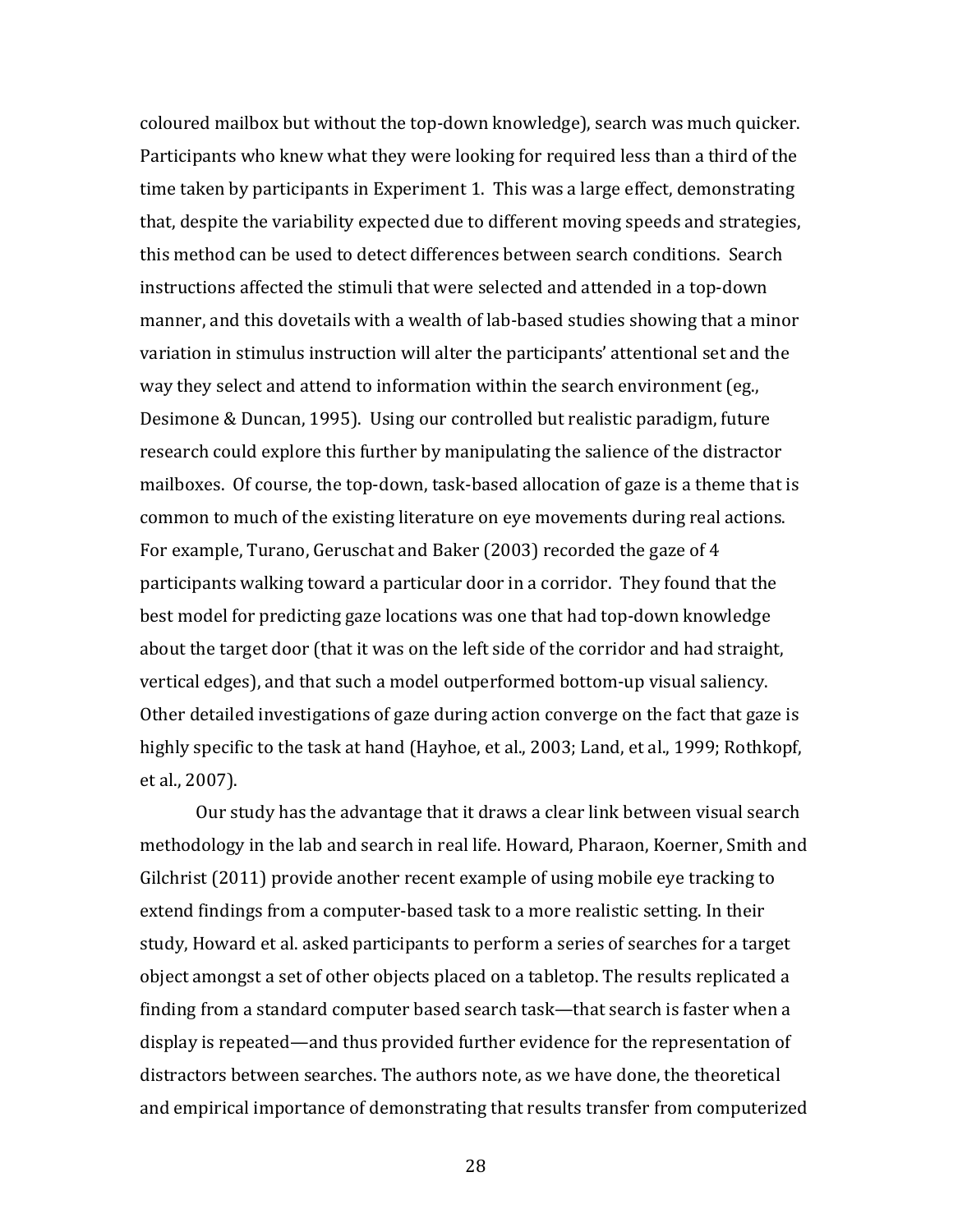displays to larger scales and real objects. Mack and Eckstein (2011) also used a tabletop collection of objects and a mobile eyetracker to monitor fixations during a search task. The results showed that participants used the co-occurrence of contextually related objects—such as headphones appearing next to an iPod—to speed search and guide their eye movements. Like that study, the present experiment emphasizes that it is important to examine search when participants are free to move their head in more naturalistic conditions, and shows the influence of top-down cues in such a situation. However, our study moves beyond a tabletop and towards examining attention during the exploration of a whole room, while still making contact with traditional visual search.

As well as being quicker overall, the behaviour of participants in Experiment 2 can be investigated to see how active search strategy was affected by the topdown signal. The data showed that participants did not need to spend as much time moving around the room and making head and eye movements to different parts of the mailbox array. Indeed, they spent a smaller proportion of their search time gazing at other parts of the room in an attempt to bring the target into the visual field, and they normally fixated the conspicuous target as soon as it was within the centre of the scene camera's field of view. This is in contrast to Experiment 1, where there was limited evidence that search was guided more quickly to the pop-out mailbox than to one that was inconspicuous. If we take the entry of the target into the scene camera's field of view as a measure of a head movement aligning central vision with the vicinity of the target, doing so earlier in a particular condition would be strong evidence of guidance to the target from further away. Such guidance could be due to top-down information about target location, for example knowing" that the target was on the left of the room, and this could be tested in future research. Alternatively, and in the present experiments, it must reflect peripheral vision: seeing the target at an eccentric location in the visual field and moving the head and eyes accordingly. Importantly, there was no difference in head / body search time between a homogenous and pop-out mailbox in Experiment 1. The bottom-up salience of the target did not result in quicker detection in peripheral vision. In Experiment 2, meanwhile, when participants were searching for a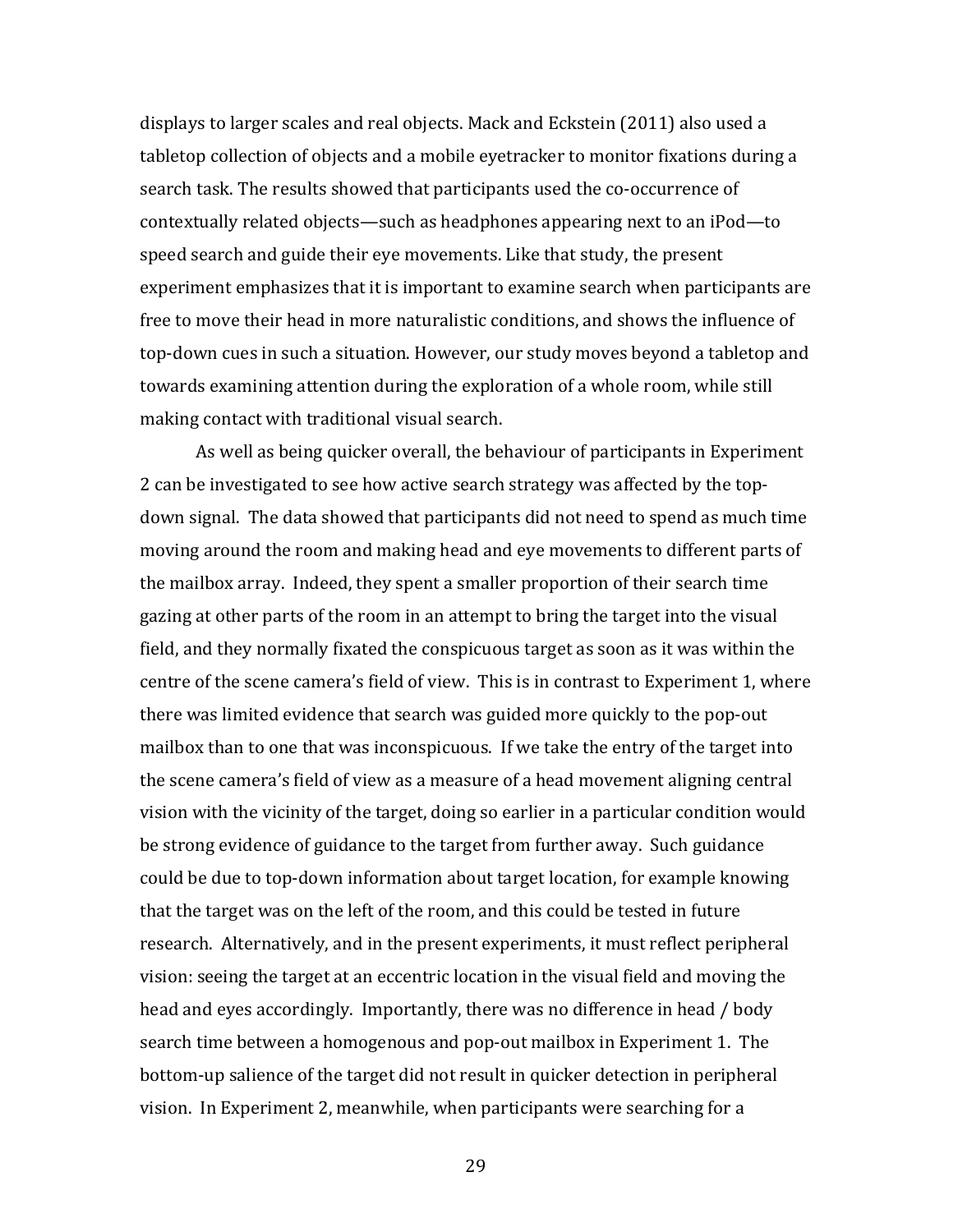distinctive mailbox they used this top-down knowledge to detect the target and focus quickly on its vicinity. That participants were faster to move their head towards the mailbox in Experiment 2 confirms that the pop-out mailbox was perceivable and that the failure to find it more quickly in Experiment 1 was a result of attention. Participants in Experiment 2 could detect the mailbox "out of the corner of their eye" as soon as they came into the room and begin reaching for it very quickly. This also explains the somewhat counterintuitive finding that "reach" time" was longer in the top-down condition. Because participants in that condition detected the target when further away, and because we defined reach time as the time from fixating the target to touching it, the reach time there included walking across the room, which took several seconds, as well as the act of reaching with the hand.

Collectively these data provide a demonstration that top-down and bottomup processes can be measured in a natural real-world visual search task. This is qualified by the fact that the bottom-up effects in Experiment 1 were relatively minor, whilst top-down instructions had a much greater effect on search. At the scale of our complex search task, the difference in performance for different targets was eclipsed by variability in the behaviour for the majority of the search, i.e., the head and body movements that were not affected by bottom-up target salience until the target was within the central visual field. Very few studies have examined the detection of complex targets in the far periphery, or strategies for acquiring a target that is not yet visible, and further research is necessary to determine the environmental and individual factors that promote efficiency at this sub-task. Given recent research showing that attention and eye movements are distributed differently when participants are free to move their heads ('t Hart, et al., 2009; Foulsham, Walker, & Kingstone, 2011) further investigations into active search, both inside and outside the lab, is a promising and timely line of future research.

The present study demonstrates that visual search in particular, and experimental psychology in general, can generate findings and principles that generalize beyond the situations within which they were observed and created (in this case to a realistic active search task). The effect of mailbox saliency on gaze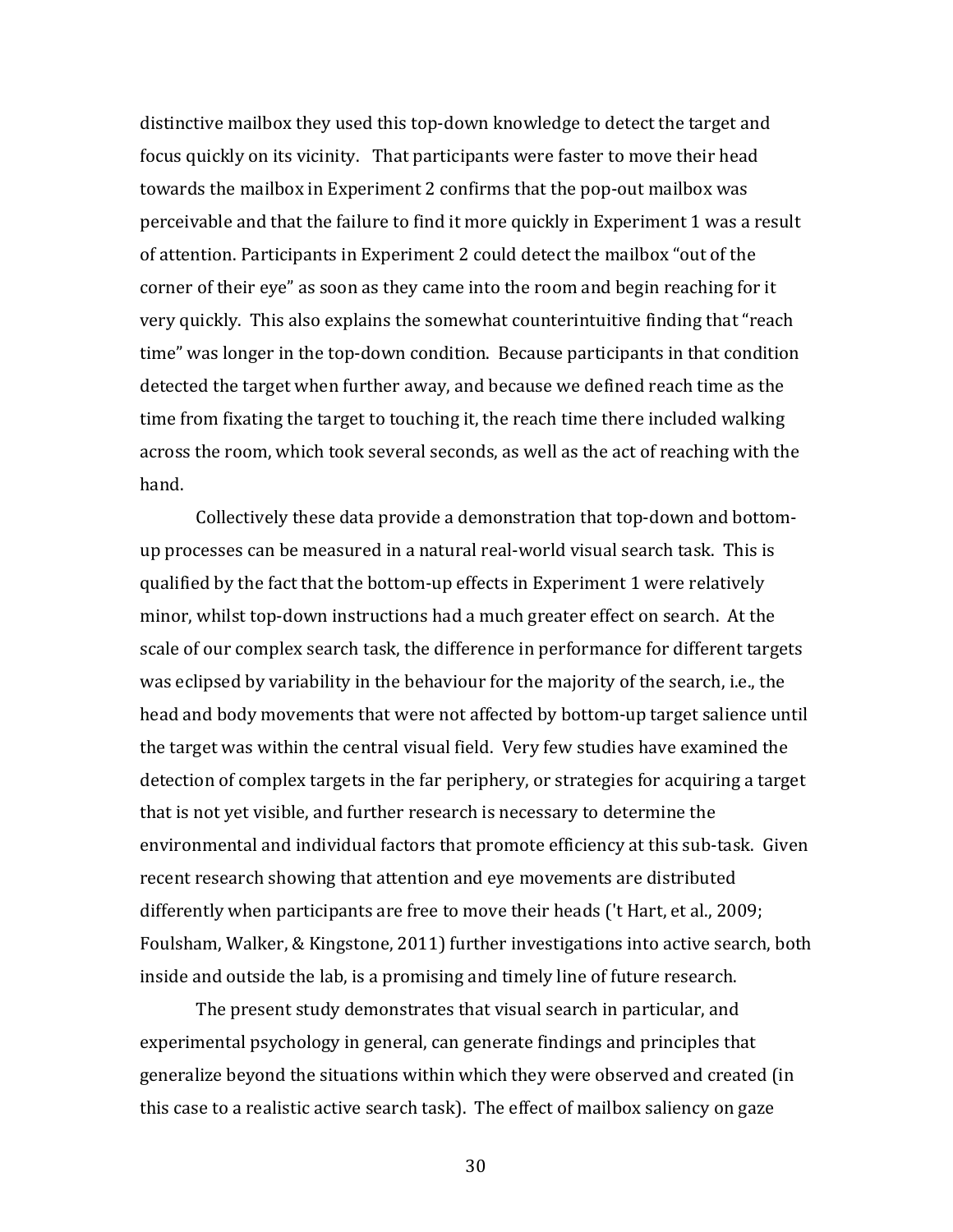provides an important demonstration that bottom-up signals can impact a natural task, although further investigations would be necessary to discover how often this happens in other situations (c.f., Tatler et al., 2011). For experimental psychologists who are doing traditional lab-based investigations, in particular those studying visual search and its implications for real-world environments, these data provide evidence about how their results and conclusions may "scale up" to human behaviour in real world environments, as well as identifying complex aspects of search that are ripe for future study.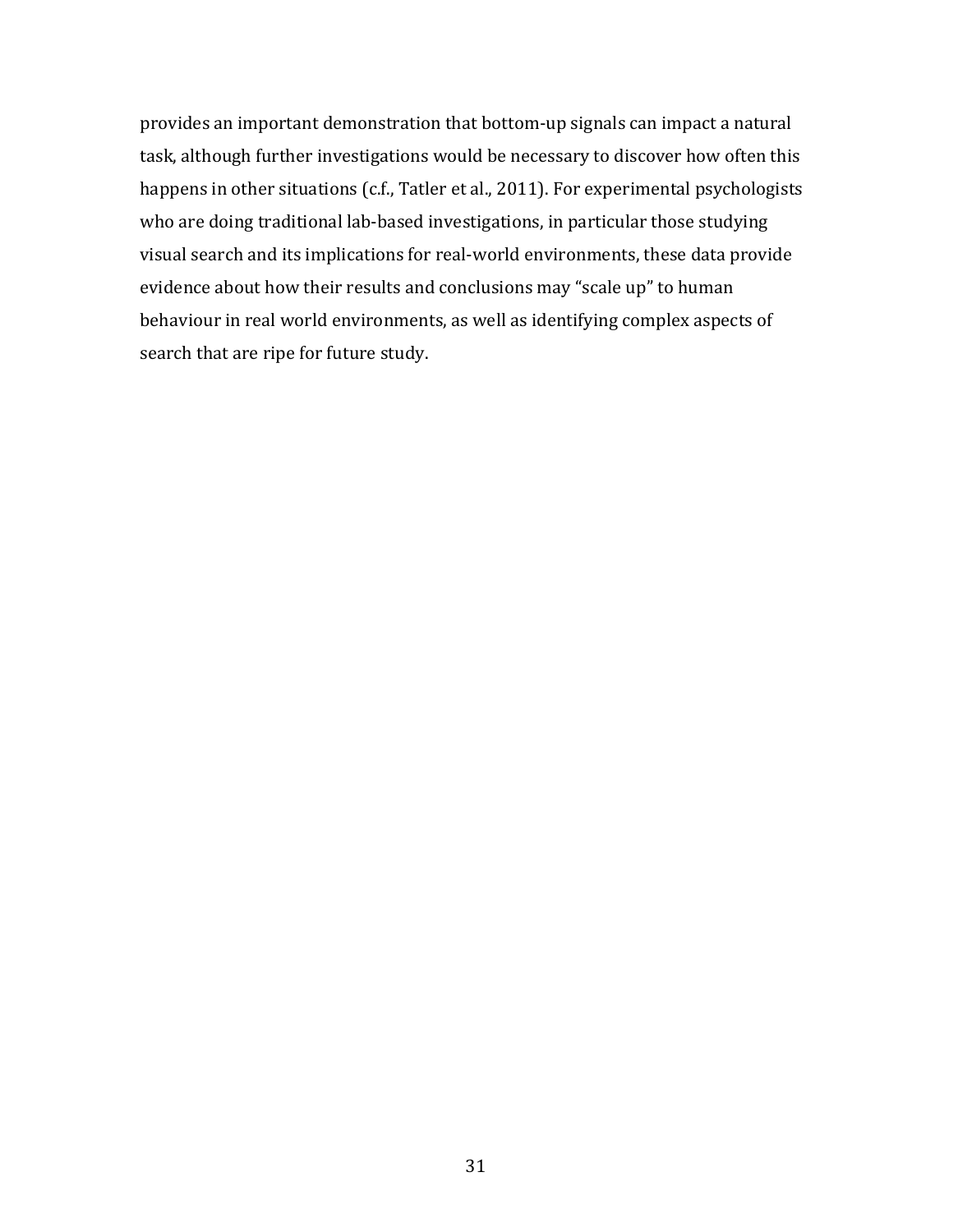### **References**

- 't Hart, B. M., Vockeroth, J., Schumann, F., Bartl, K., Schneider, E., Konig, P., et al. (2009). Gaze allocation in natural stimuli: Comparing free exploration to head-fixed viewing conditions. *Visual Cognition, 17*(6-7), 1132-1158.
- Ball, K., & Owsley, C. (1993). The Useful Field of View Test: A New Technique for Evaluating Age-Related Declines in Visual Function. *Journal of the American Optometric Association, 64, 71-79.*

Brennan, A. A., Watson, M. R., Kingstone, A., & Enns, J. T. (2011). Person perception informs understanding of cognition during visual search. Attention, Perception and Psychophysics, 73, 1672-1693.

- Broadbent, D. E. (1991). A word before leaving. In D. E. Meyer & S. Kornblum (Eds.), Attention and performance XIV (pp. 863-879). Cambridge, MA: Bradford Books/MIT Press.
- Chen, X., & Zelinsky, G. J. (2006). Real-world visual search is dominated by top-down guidance. *Vision Research, 46*(24), 4118-4133.
- Crundall, D. & Underwood, G. (2008). Some practical constraints on Cognitive Ethology: Striking the balance between a theoretical approach and a practical methodology. *British Journal of Psychology, 99, 341-345.*
- Desimone, R., & Duncan, J. (1995). Neural mechanisms of selective visual attention. *Annual review of neuroscience, 18*(1), 193-222.
- Eckstein, M. P., Drescher, B. A., & Shimozaki, S. S. (2006). Attentional cues in real scenes, saccadic targeting, and Bayesian priors. *Psychological Science*, 17(11), 973-980.
- Foulsham, T., & Underwood, G. (2007). How does the purpose of inspection influence the potency of visual saliency in scene perception? *Perception*, 36, 1123?1138.
- Foulsham, T., & Underwood, G. (2009). Does conspicuity enhance distraction? Saliency and eye landing position when searching for objects. *Quarterly Journal Of Experimental Psychology, 62*(6), 1088-1098.
- Foulsham, T., Walker, E., & Kingstone, A. (2011). The where, what and when of gaze allocation in the lab and the natural environment. *Vision Research*, 51(17), 1920?1931.
- Gilchrist, I. D., & Harvey, M. (2006). Evidence for a systematic component within scan paths in visual search. *Visual Cognition*, 14(4-8), 704-715.
- Godwin, H. J., Menneer, T., Cave, K. R., Helman, S., Way, R. L., & Donnelly, N. (2010). The impact of relative prevalence on dual-target search for threat items from airport X-ray screening. *Acta Psychologica*, 134(1).
- Hayhoe, M. M., Shrivastava, A., Mruczek, R., & Pelz, J. B. (2003). Visual memory and motor planning in a natural task. *Journal Of Vision*, 3(1), 49-63.
- Henderson, J. M., Chanceaux, M., & Smith, T. J. (2009). The influence of clutter on real-world scene search: Evidence from search efficiency and eye movements. *Journal Of Vision*, 9(1).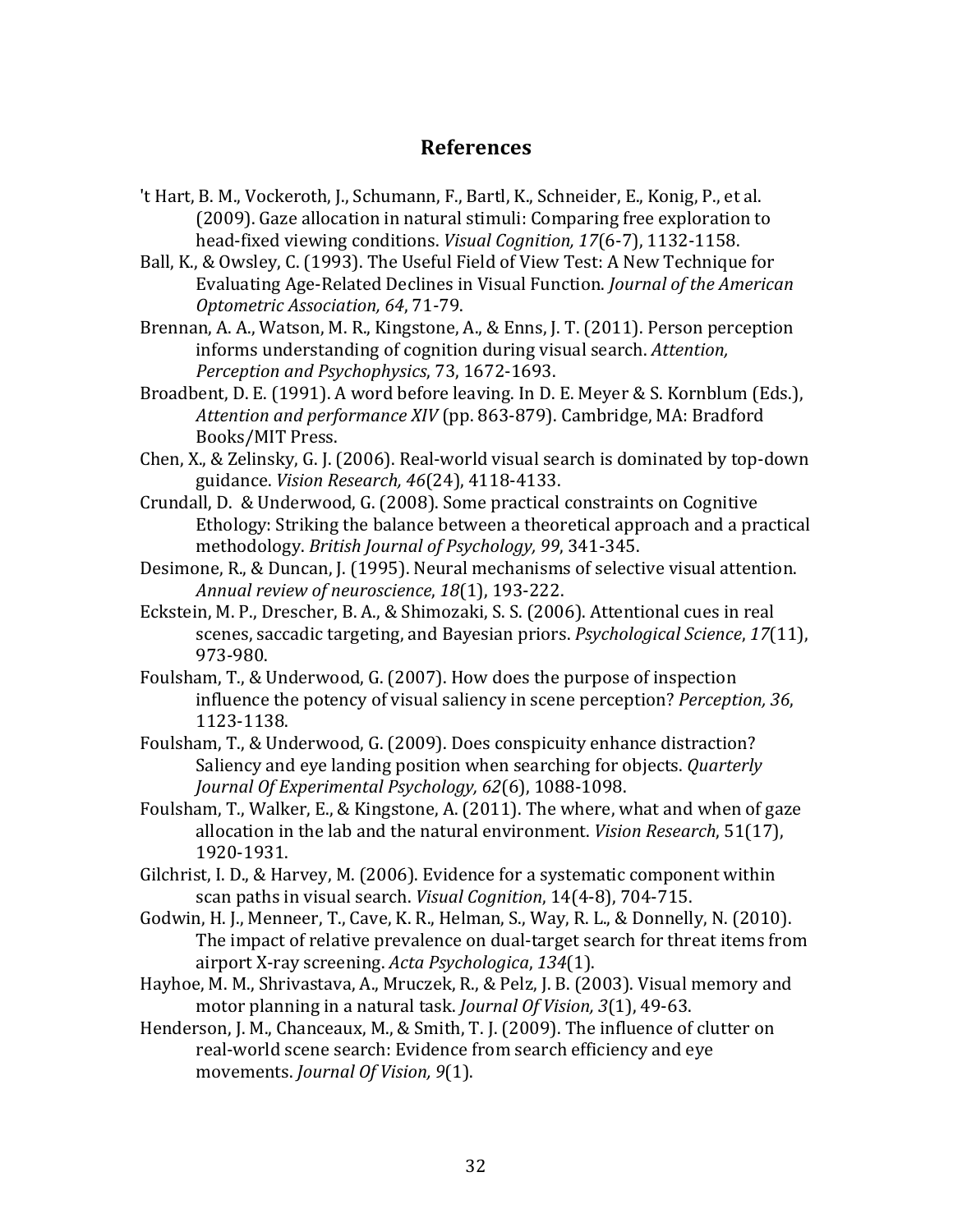- Henderson, J. M., Malcolm, G. L., & Schandl, C. (2009). Searching in the dark: Cognitive relevance drives attention in real-world scenes. *Psychonomic Bulletin&&&Review,&16*(5),"850?856.
- Howard, C. J., Pharaon, R. G., Körner, C., Smith, A. D., & Gilchrist, I. D. (2011). Visual search in the real world: evidence for the formation of distractor representations."*Perception*,"*40*(10),"1143?1153.
- Huestegge, L., & Radach, R. (2012). Visual and memory search in complex environments: determinants of eye movements and search performance. *Ergonomics*, 55(9), 1009-1027.
- Kingstone, A., Smilek, D., & Eastwood, J. D. (2008). Cognitive Ethology: A new approach for studying human cognition. *British Journal Of Psychology*, 99, 317-340.
- Kingstone, A., Smilek, D., Ristic, J., Friesen, C. K., & Eastwood, J. D. (2003). Attention, researchers! It is time to take a look at the real world. *Current Directions In Psychological Science, 12*(5), 176-180.
- Land, M. F., Mennie, N., & Rusted, J. (1999). The roles of vision and eye movements in the control of activities of daily living. *Perception, 28*(11), 1311-1328.
- Malcolm, G. L., & Henderson, J. M. (2009). The effects of target template specificity on visual search in real-world scenes: Evidence from eye movements. *Journal Of Vision, 9*(11), -.
- Neider, M. B., & Zelinsky, G. J. (2006). Scene context guides eye movements during visual search. *Vision Research, 46*(5), 614-621.
- Neisser, U. (1976). *Cognition and reality*. San Francisco, CA: Freeman.
- Rosenholtz, R., Li, Y. Z., & Nakano, L. (2007). Measuring visual clutter. *Journal Of Vision, 7*(2).
- Rothkopf, C. A., Ballard, D. H., & Hayhoe, M. M. (2007). Task and context determine where you look. *Journal Of Vision*, 7(14), -.
- Scinto, L. F. M., Pillalamarri, R., & Karsh, R. (1986). Cognitive strategies for visual search. Acta Psychologica, 62, 263-292.
- Shepherd, S. V., & Platt, M. L. (2008). Spontaneous social orienting and gaze following in ringtailed lemurs (Lemur catta). *Animal Cognition, 11*(1), 13-20.
- Smith, A. D., Gilchrist, I. D., & Hood, B. M. (2005). Children's search behaviour in large-scale space: Developmental components of exploration. *Perception*, 34(10), 1221-1229.
- Theeuwes, J. (2004). Top-down search strategies cannot override attentional capture. *Psychonomic Bulletin & Review, 11*, 65–70.
- Torralba, A., Oliva, A., Castelhano, M. S., & Henderson, J. M. (2006). Contextual guidance of eye movements and attention in real-world scenes: The role of global features in object search. *Psychological Review, 113*(4), 766-786.
- Treisman, A., & Gelade, G. (1980). A feature-integration theory of attention. *Cognitive Psychology, 12, 97-136.*
- Turano, K. A., Geruschat, D. R., & Baker, F. H. (2003). Oculomotor strategies for the direction of gaze tested with a real-world activity. *Vision Research, 43*(3), 333?346.
- van Zoest, W., & Donk, M. (2004). Bottom-up and top-down control in visual search. *Perception, 33*(8), 927-937.